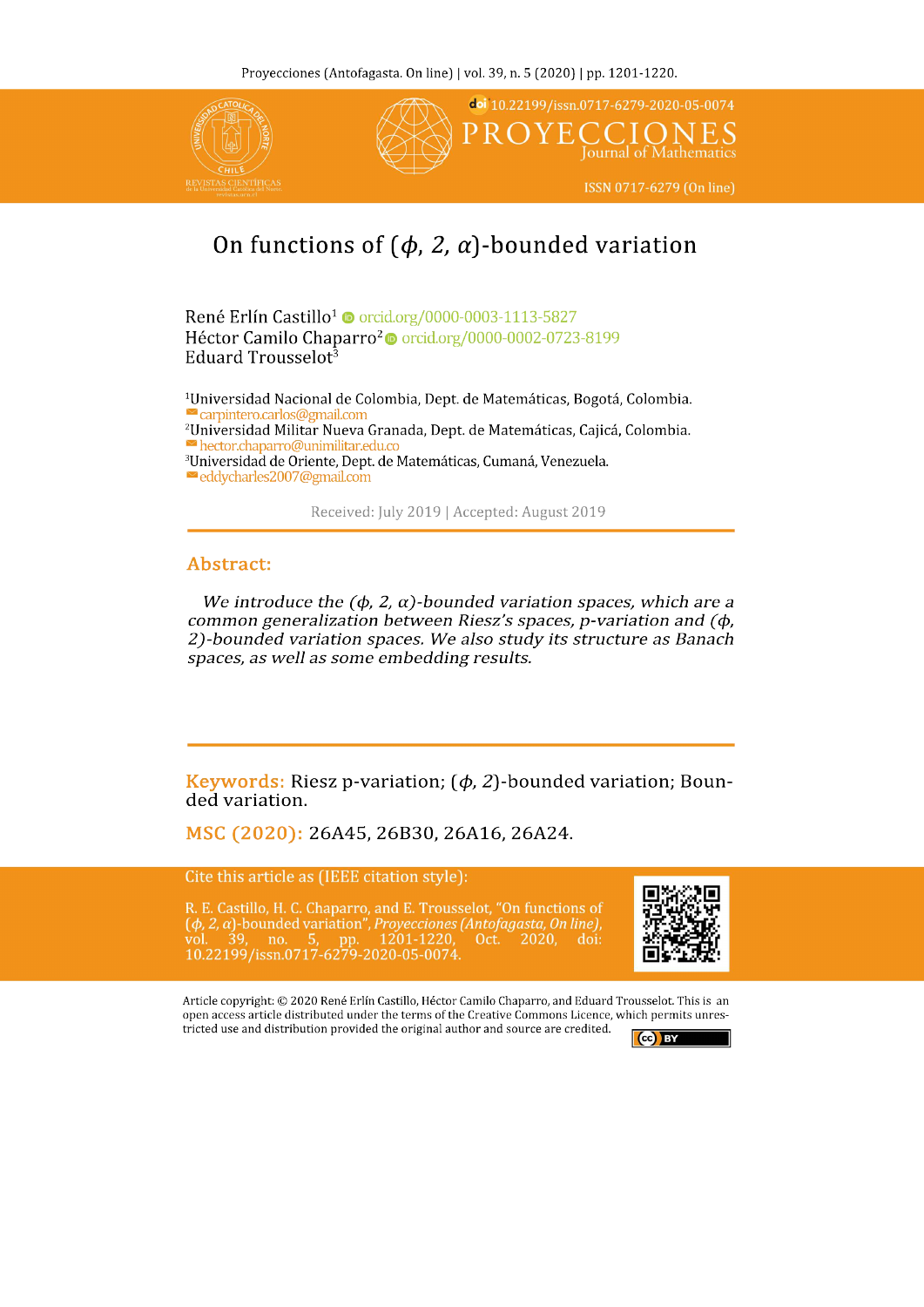#### 1. Introduction

The concept of variation was introduced by C. Jordan [[5](#page-19-0)] around 1880, while he was studying convergence of Fourier series. Since then, this con- cept has been generalized in many ways by many mathematicians. For one-variable functions, there are a lot of results about Banach space struc- ture and embeddings of the so called Bounded Variation Spaces, while for multivariable functions, there is no standard definition of variation. The interested reader is invited to check [\[1\]](#page-18-0) for some of the history and basic results about this topic.

Some of those generalizations were inspired by problems in areas such as mathematical physics [[8](#page-19-0)], calculus of variations, convergence of Fourier series and geometric measure theory, among others. Moreover, those spaces find applications in information theory, data compression and signal processing [[4](#page-19-0)]. So, it is natural and interesting to continue with the study of spaces with some type of variation.

Usually, when one refers to generalizations of the classical Lebesgue  $L_p$ spaces, and also p-variation spaces, it is typical to work with a function  $\phi$  which has the most relevant features of  $f(t) = t^p$  for  $t \geq 0$  and  $p \geq 1$ . In this setting, a  $\phi$ -function is a function  $\phi : [0, \infty) \to [0, \infty)$  which is continuous, strictly increasing,  $\phi(t) = 0$  if and only if  $t = 0$  and such that  $\lim_{t\to\infty}\phi(t)=\infty$ . In addition, for a convex  $\phi$ -function, if  $\lim_{t\to\infty}\phi(t)/t=$  $\infty$ , then we say that  $\phi$  satisfies the  $\infty$ <sub>1</sub>-condition.

In his 1991 paper  $[6]$  $[6]$  $[6]$ , N. Merentes generalized the notion of  $(p, 2)$ bounded variation with  $p \geq 1$ . He introduced the concept of  $(\phi, 2)$ -bounded variation in the sense of Riesz, in the following way: Let  $\phi$  be a  $\phi$ -function. A function  $f : [a, b] \to \mathbf{R}$  has  $(\phi, 2)$ -bounded variation on  $[a, b]$  if the number

$$
V_{(\phi,2)}^{R}(f)
$$
  
=  $V_{(\phi,2)}^{R}(f; [a, b])$   
=  $\sup_{\Pi} \sum_{j=1}^{n-1} \phi \left( \left| \frac{f(x_{j+1}) - f(x_j)}{(x_{j+1} - x_j)(x_{j+1} - x_{j-1})} - \frac{f(x_j) - f(x_{j-1})}{(x_j - x_{j-1})(x_{j+1} - x_{j-1})} \right| \right)$   
 $\times |x_{j+1} - x_{j-1}|$ 

is finite, where the supremum is taken over all partitions  $\Pi$  :  $a = x_0$  $x_1 < \cdots < x_n = b$  of the interval [a, b]. The class of functions of  $(\phi, 2)$ bounded variation, which is denoted by  $V_{(\phi,2)}^R([a,b])$  is not necessarily a linear space. N. Merentes also showed that if  $\phi$  is convex and satisfies the  $\infty_1$ -condition, then all functions of  $(\phi, 2)$ -bounded variation have bounded second variation (see [[6,](#page-19-0) Lemma 2.1]).

On the other hand, the first and third named authors, together with H.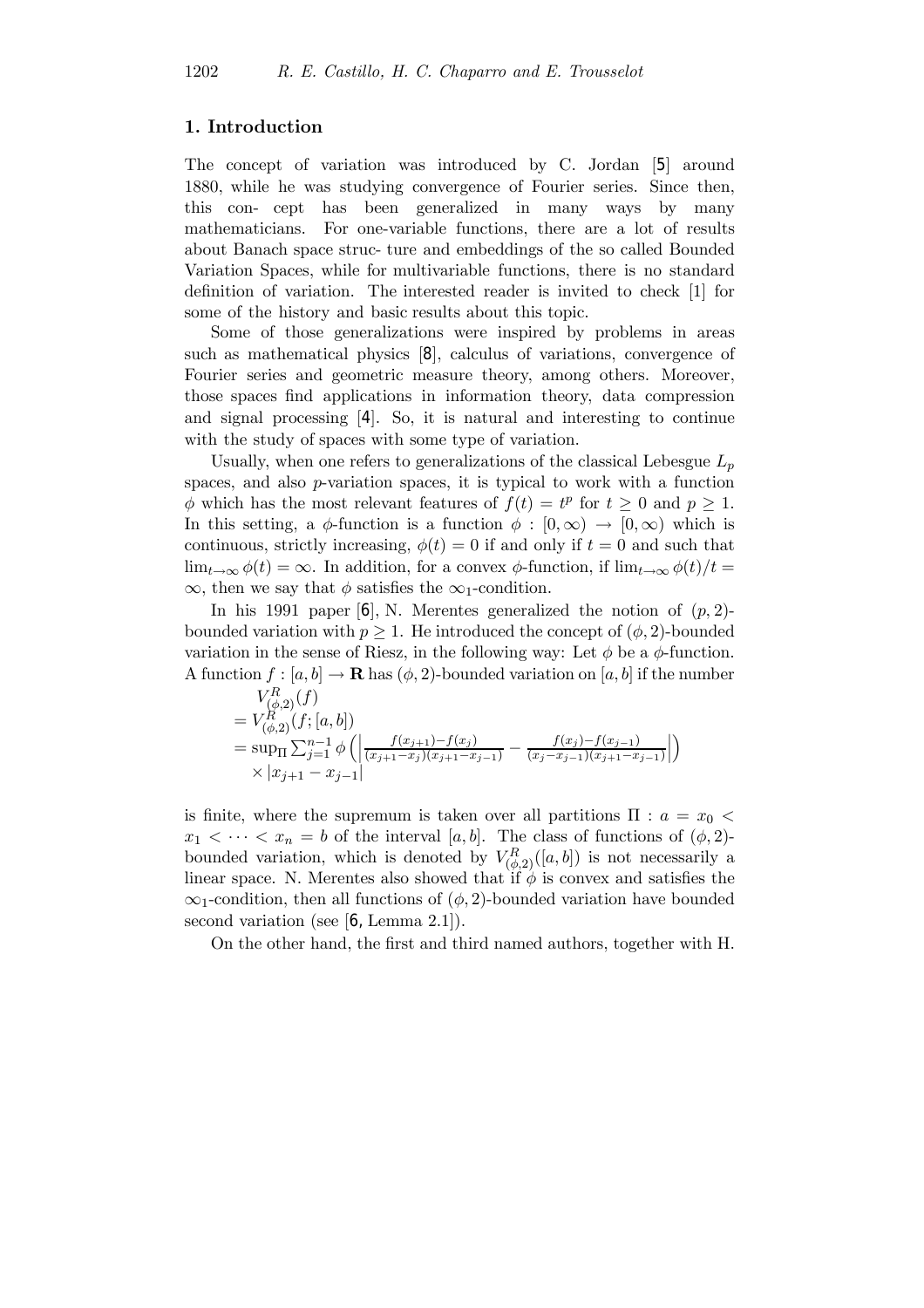Rafeiro, introduced the  $(2, \alpha)$ -variation in their paper [\[3\]](#page-18-0). They also proved some results on equivalent definitions, embeddings and Banach structure for spaces with this type of variation.

In this paper, we generalize all this, by introducing a strictly increasing and continuous function  $\alpha$  to obtain the  $(\phi, 2, \alpha)$ -bounded variation in the sense of Riesz. We consider in the whole paper partitions by blocks, since it can be generalized to the  $(\phi, k, \alpha)$  bounded variation (see [[7](#page-19-0)]). The set of these functions is denoted by  $V_{(\phi,2,\alpha)}^R([a,b])$ .

This paper is organized as follows. In Section  $2 \le \infty$  give some basic definitions and results that will be useful in the coming sections. In Section 3, we prove an embedding result and some properties of the operator  $V_{(\phi,2,\alpha)}^R(\cdot)$ . Since  $V_{(\phi,2,\alpha)}^R([a,b])$ , in general, is not a vector space, those results allow us to define the linear space  $\text{RBV}_{(\phi,2,\alpha)}$ , the space generated by  $V_{(\phi,2,\alpha)}^R([a,b])$ . In Section 4 we prove that the space  $\text{RBV}_{(\phi,2,\alpha)}$  is a normed space, and we use this to prove some embedding results in Section 5. Finally, in Section 6, we show that  $\text{RBV}_{(\phi,2,\alpha)}$  is actually a Banach space.

#### 2. Preliminaries

We gather some useful results which will be necessary throughout the paper.

**Lemma 2.1.** Let  $(\mathbf{R}, V, +)$  be a linear space. Let  $A \subset V$  be a symmetric and convex subset. Let  $[A]$  be the linear space generated by A. Then

$$
[A] = \{ v \in V : \exists \lambda > 0 \text{ such that } \lambda v \in A \}.
$$

**Lemma 2.2.** Let  $\phi$  be a convex  $\phi$ -function defined on [0, $\infty$ ). Then the function  $\psi : (0, \infty) \to \mathbf{R}$  defined by

$$
\psi(x) = \frac{\phi(x)}{x}
$$

is non-decreasing.

Definition 2.3. Let f be a real function defined on [a, b] and  $\Pi$  a block partition of  $[a, b]$ , that is

 $\Pi: a = x_{1,1} < x_{1,2} \leq x_{1,3} < x_{1,4} = x_{2,1} < x_{2,2} \leq x_{2,3} < x_{2,4} = x_{3,1} < x_{3,2} < x_{3,3} < x_{3,4}$  $\cdots < x_{n-1,4} = x_{n,1} < x_{n,2} \le x_{n,3} < x_{n,4} = b.$ Let

$$
\sigma^{(2,\alpha)}(f,\Pi) = \sum_{j=1}^{n-2} |f_{\alpha}[x_{j,1}, x_{j,2}] - f_{\alpha}[x_{j,3}, x_{j,4}]|,
$$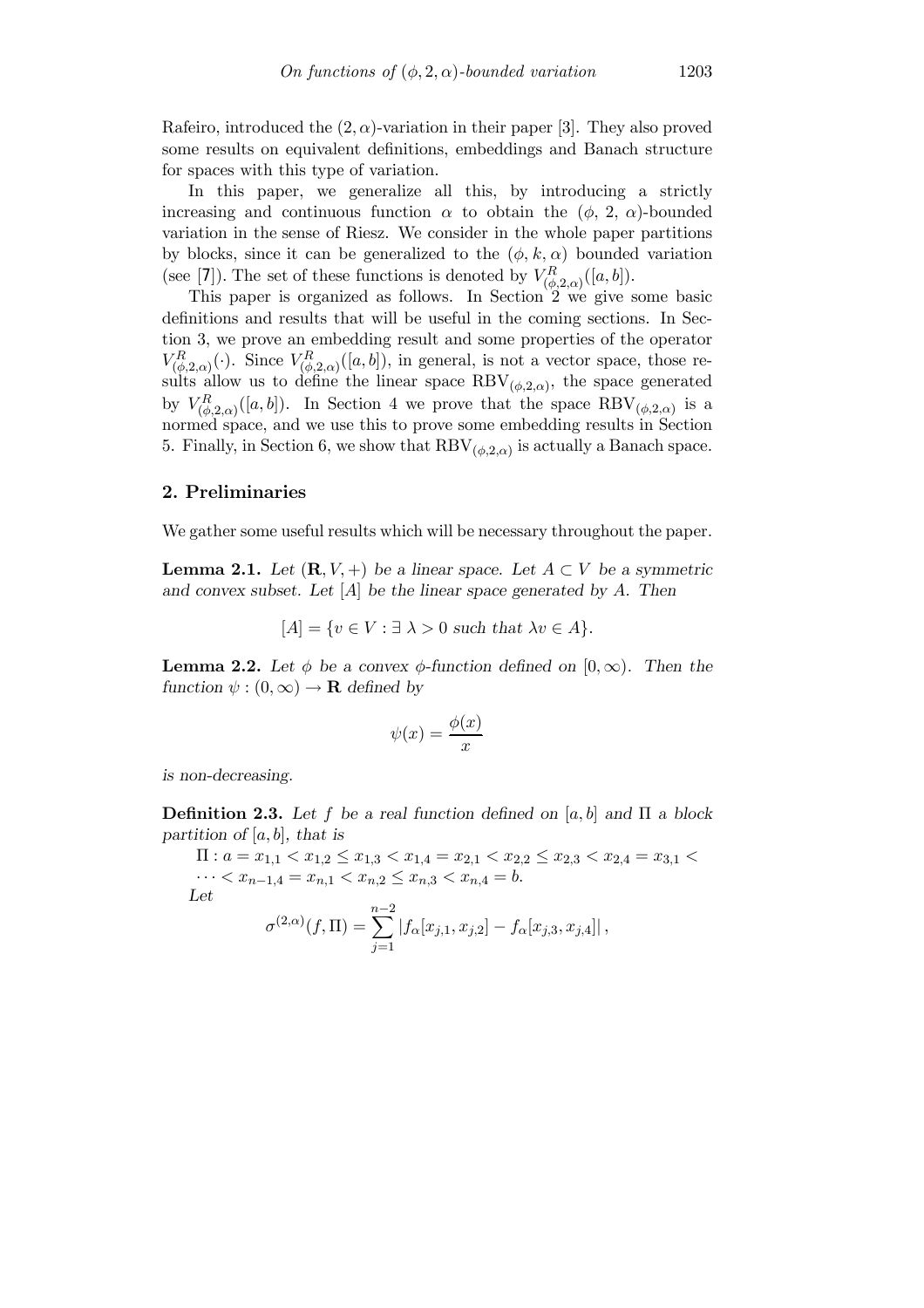where

$$
f_{\alpha}[p,q] = \frac{f(q) - f(p)}{\alpha(q) - \alpha(p)},
$$

and

$$
V^{(2,\alpha)}(f,[a,b]) = V^{(2,\alpha)}(f) = \sup_{\Pi} \sigma^{(2,\alpha)}(f,\Pi),
$$

where the supremum is taken over all partitions of  $[a, b]$ .

The number  $V^{(2,\alpha)}(f)$  is called  $(2,\alpha)$ -variation in the sense of de la Valle Poussin of f on the interval [a, b]. If  $V^{(2,\alpha)}(f) < \infty$ , we say that f is of  $(2, \alpha)$ -bounded variation in the sense of de la Valle Poussin. The set of all such functions is denoted by  $RV^{(2,\alpha)}([a, b])$ .

As customary,  $B([a, b])$  denotes the set of all bounded functions on [a, b].

**Definition 2.4.** Let f and  $\alpha$  be real-valued functions defined on the same open interval I and let  $x_0 \in I$ . If the limit

$$
\lim_{x \to x_0} \frac{f(x) - f(x_0)}{\alpha(x) - \alpha(x_0)}
$$

exists, we say that f is  $\alpha$ -differentiable at  $x_0$ , and we denote its value by  $f'_{\alpha}(x_0)$ .

**Definition 2.5.** Let  $f \in RV^{(2,\alpha)}([a,b])$ , we define  $\|\cdot\|_{RV^{(2,\alpha)}([a,b])}$  by

$$
||f||_{\text{RV}(2,\alpha)}([a,b]) = |f(a)| + |f'_{\alpha}(a)| + V^{(2,\alpha)}(f).
$$

It was shown in [\[3,](#page-18-0) Section 6] that  $\left(\text{RV}^{(2,\alpha)}([a,b]),\|\cdot\|_{\text{RV}^{(2,\alpha)}([a,b])}\right)$  is a normed space.

# 3. RV<sub> $(\phi,2,\alpha)$ </sub> $([a, b])$  as a linear space

We introduce now the  $(\phi, 2, \alpha)$ -bounded variation of a function. As said in the introduction, this is a common generalization between  $(\phi, 2)$ -bounded variation and  $(2, \alpha)$ -bounded variation. In what follows, unless stated otherwise,  $\alpha$  stands for any strictly increasing continuous function defined on  $[a, b]$ .

**Definition 3.1.** Let  $\phi$  be a  $\phi$ -function and f a real function defined on [a, b]. Let  $\Pi$  be a block partition of the interval [a, b],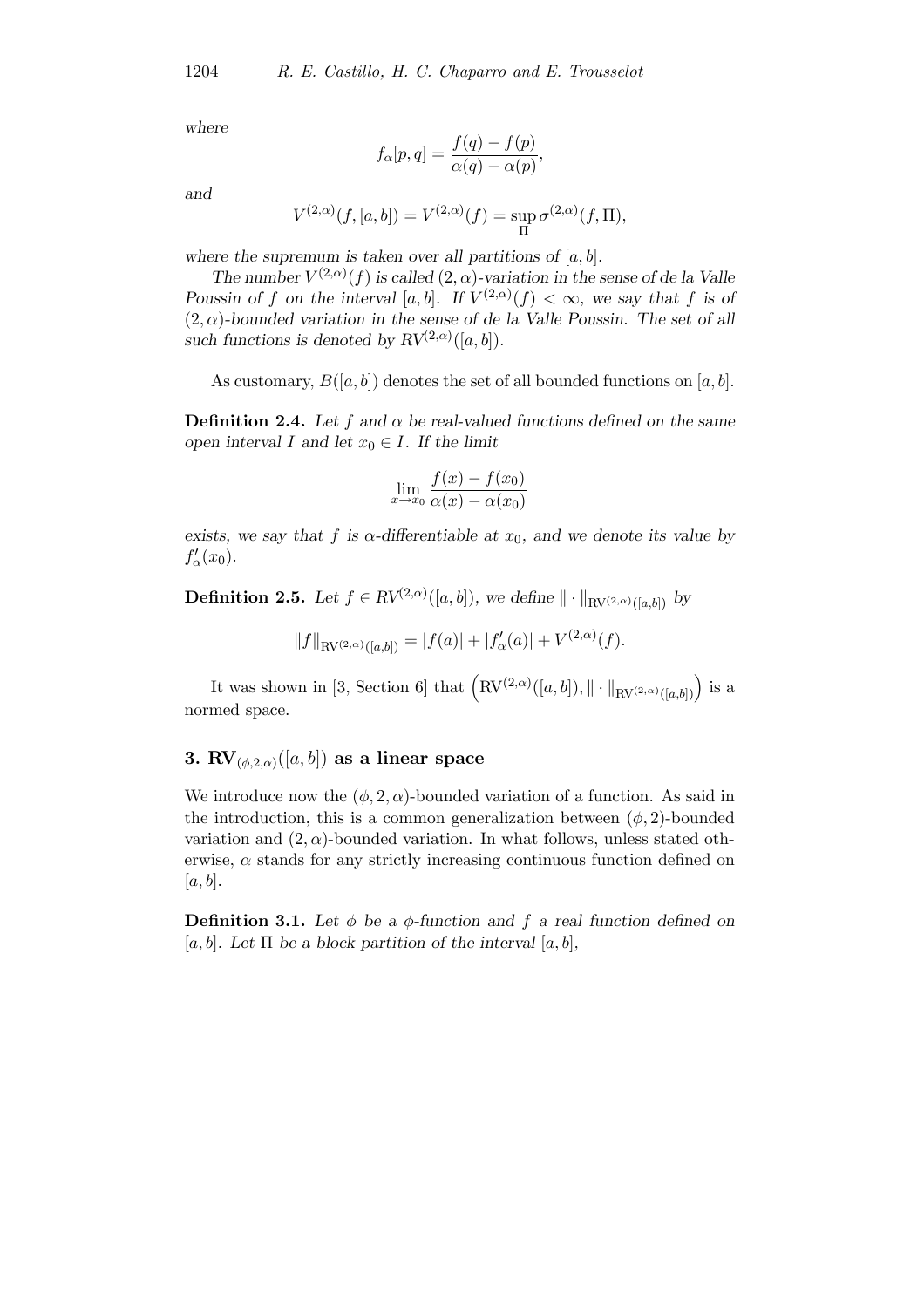$\Pi: a = x_{1,1} < x_{1,2} \leq x_{1,3} < x_{1,4} = x_{2,1} < x_{2,2} \leq x_{2,3} < x_{2,4} = x_{3,1} < x_{3,2} < x_{3,3} < x_{3,4}$  $\cdots < x_{n-1,4} = x_{n,1} < x_{n,2} \leq x_{n,3} < x_{n,4} = b.$ Let  $\sigma^R_{(\phi,2,\alpha)}(f,\Pi)$  $=\sum_{j=1}^n\phi\left(\right)$  $f(x_{j,4})-f(x_{j,3})$  $(\alpha(x_{j,4})-\alpha(x_{j,3}))(\alpha(x_{j,4})-\alpha(x_{j,1}))$  $-\frac{f(x_{j,2})-f(x_{j,1})}{(\alpha(x_{j,2})-\alpha(x_{j,1}))(\alpha(x_{j,4})-\alpha(x_{j,1}))}$  $\begin{array}{c} \begin{array}{c} \begin{array}{c} \end{array} \\ \begin{array}{c} \end{array} \end{array} \end{array}$  $\int \times |\alpha(x_{j,4}) - \alpha(x_{j,1})|$  $=\sum_{j=1}^n \phi$  $\gamma$  $\mathsf{I}$ ¯ ¯ ¯  $\frac{f(x_{j,4})-f(x_{j,3})}{\alpha(x_{j,4})-\alpha(x_{j,3})}-\frac{f(x_{j,2})-f(x_{j,1})}{\alpha(x_{j,2})-\alpha(x_{j,1})}$ ¯ ¯ ¯  $|\alpha(x_{j,4})-\alpha(x_{j,1})|$  $\setminus$  $\vert \times \vert \alpha(x_{j,4}) - \alpha(x_{j,1}) \vert$  $=\sum_{j=1}^n \phi\left(\frac{|f_{\alpha}[x_{j,4};x_{j,3}]-f_{\alpha}[x_{j,2};x_{j,1}]|}{|\alpha(x_{j,4})-\alpha(x_{j,1})|}\right)$  $|\alpha(x_{j,4})-\alpha(x_{j,1})|$  $\Big) \times |\alpha(x_{j,4}) - \alpha(x_{j,1})|.$  $V_{(b)}^R$  $V^{R}_{(\phi,2,\alpha)}(f,[a,b])=V^{R}_{(\phi)}$  $\sigma_{\ell d}^R$ 

And

$$
V_{(\phi,2,\alpha)}^{R}(f,[a,b])=V_{(\phi,2,\alpha)}^{R}(f)=\sup_{\Pi}\sigma_{(\phi,2,\alpha)}^{R}(f,\Pi),
$$

where the supremum is taken over all possible block partition of  $[a, b]$ .  $V_{(\phi,2,\alpha)}^{R}(f)$  is called the  $(\phi,2,\alpha)$ -variation of f in the sense of Riesz on the interval [a, b]. If  $V^R_{(\phi,2,\alpha)}(f) < \infty$ , the function f is said to be of  $(\phi,2,\alpha)$ bounded variation in the sense of Riesz. The set of all this functions is denoted by  $BV^R_{(\phi,2,\alpha)}([a,b])$ .

**Remark 3.2.** It is observed that, if  $\phi(t) = t^p$ , with  $t \geq 0$  and  $p \geq 1$  and  $\alpha(t) = t$ , then we obtain  $V_{(\phi,2,\alpha)}^{R}([a,b]) = V_{(\phi,2)}^{R}([a,b])$ , that is, the  $(\phi,2,\alpha)$ bounded variation generalizes the  $(\phi, 2)$ -bounded variation in the sense of Riesz.

In the next theorem, we prove that every function with  $(\phi, 2, \alpha)$ -bounded variation is also of  $(2, \alpha)$ -bounded variation.

**Theorem 3.3.** Let  $\phi$  be a convex  $\phi$ -function. If  $f \in V_{(\phi,2,\alpha)}^R([a,b])$ , then  $f \in RV^{(2,\alpha)}([a,b])$ . Moreover,

$$
V^{(2,\alpha)}(f) \le \frac{1}{\phi(1)} V^{R}_{(\phi,2,\alpha)}(f) + \alpha(b) - \alpha(a).
$$

Proof. Let

 $\Pi: a = x_{1,1} < x_{1,2} \leq x_{1,3} < x_{1,4} = x_{2,1} < x_{2,2} \leq x_{2,3} < x_{2,4} = x_{3,1} < x_{3,2} < x_{3,3} < x_{3,4}$  $\cdots < x_{n-1,4} = x_{n,1} < x_{n,2} \leq x_{n,3} < x_{n,4} = b.$ 

be a partition of  $[a, b]$ . Let

$$
E = \{j \in \{1, ..., n\} : |f_{\alpha}[x_{j,4}, x_{j,3}] - f_{\alpha}[x_{j,2}, x_{j,1}]| \geq |\alpha(x_{j,4}) - \alpha(x_{j,1})|\}.
$$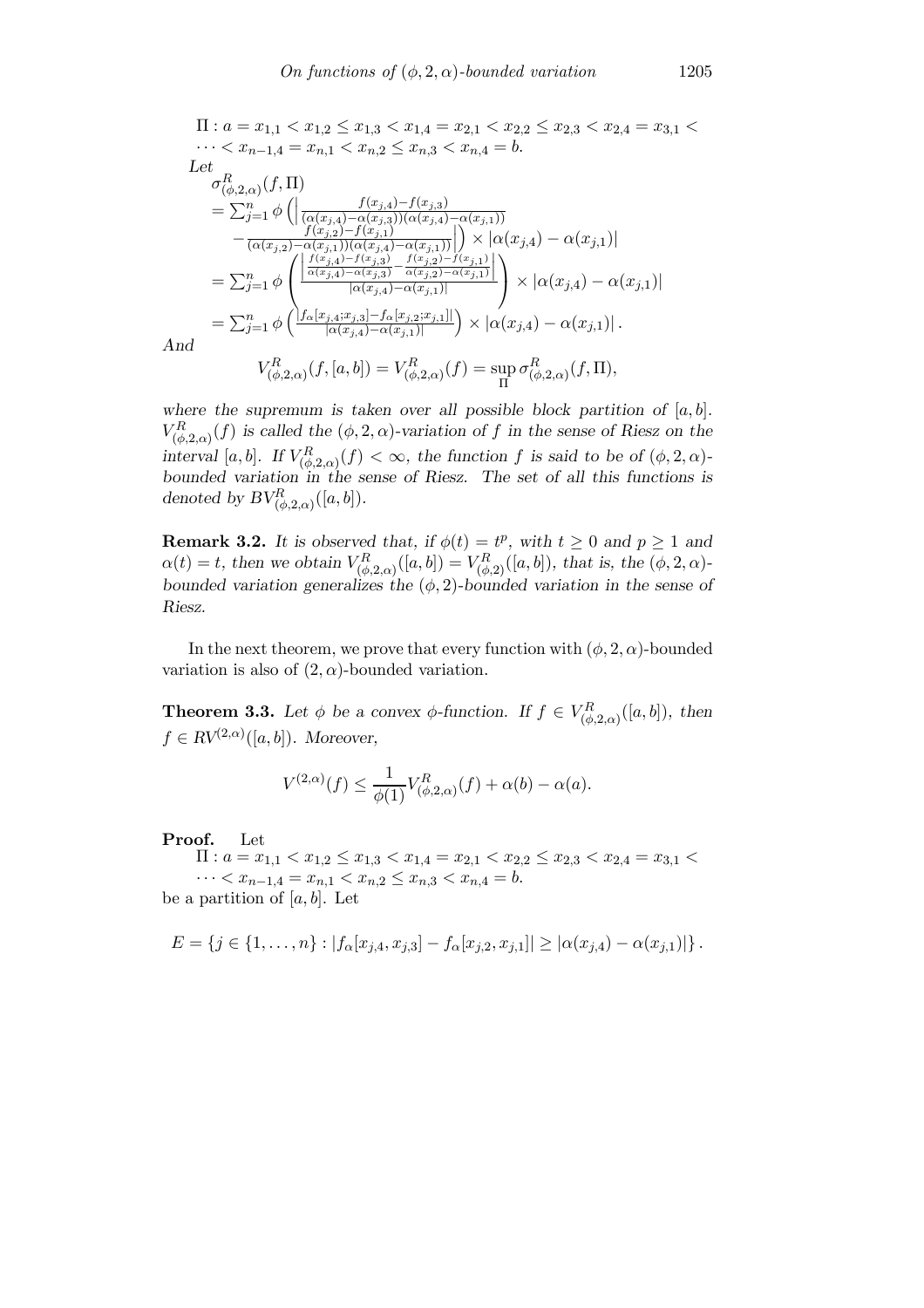If  $j \notin E$ , then

$$
|f_{\alpha}[x_{j,4}, x_{j,3}] - f_{\alpha}[x_{j,2}, x_{j,1}]| < |\alpha(x_{j,4}) - \alpha(x_{j,1})|.
$$

Now, if  $j \in E$ , then

$$
\frac{|f_{\alpha}[x_{j,4}, x_{j,3}] - f_{\alpha}[x_{j,2}, x_{j,1}]|}{|\alpha(x_{j,4}) - \alpha(x_{j,1})|} \ge 1,
$$

and by Lemma 2.2, we obtain

$$
\frac{\phi(1)}{1} \le \frac{\phi\left(\frac{|f_{\alpha}[x_{j,4},x_{j,3}]-f_{\alpha}[x_{j,2},x_{j,1}]|}{|\alpha(x_{j,4})-\alpha(x_{j,1})|}\right)}{\frac{|f_{\alpha}[x_{j,4},x_{j,3}]-f_{\alpha}[x_{j,2},x_{j,1}]|}{|\alpha(x_{j,4})-\alpha(x_{j,1})|}},
$$

therefore

reore  
\n|*f*<sub>α</sub>[*x*<sub>j,4</sub>, *x*<sub>j,3</sub>] − *f*<sub>α</sub>[*x*<sub>j,2</sub>, *x*<sub>j,1</sub>] | ≤ 
$$
\frac{1}{\phi(1)}\phi\left(\frac{|f_{\alpha}[x_{j,4},x_{j,3}]-f_{\alpha}[x_{j,2},x_{j,1}]]}{|\alpha(x_{j,4})-\alpha(x_{j,1})|}\right)
$$
  
\nThus, let us consider  
\n
$$
\sum_{j=1}^{n} \left| \frac{f(x_{j,4})-f(x_{j,3})}{\alpha(x_{j,4})-\alpha(x_{j,3})} - \frac{f(x_{j,2})-f(x_{j,1})}{\alpha(x_{j,2})-\alpha(x_{j,1})}\right|
$$
\n
$$
= \sum_{j=1}^{n} |f_{\alpha}[x_{j,4},x_{j,3}] - f_{\alpha}[x_{j,2},x_{j,1}]|
$$
\n
$$
= \sum_{j\in E} |f_{\alpha}[x_{j,4},x_{j,3}] - f_{\alpha}[x_{j,2},x_{j,1}]| + \sum_{j\notin E} |f_{\alpha}[x_{j,4},x_{j,3}] - f_{\alpha}[x_{j,2},x_{j,1}]|
$$
\n
$$
\leq \frac{1}{\phi(1)} \sum_{j\in E} \phi\left(\frac{|f_{\alpha}[x_{j,4},x_{j,3}]-f_{\alpha}[x_{j,2},x_{j,1}]]}{|\alpha(x_{j,4})-\alpha(x_{j,1})|}\right) \times |\alpha(x_{j,4})-\alpha(x_{j,1})|
$$
\n+
$$
\sum_{j\notin E} |\alpha(x_{j,4})-\alpha(x_{j,1})|
$$
\n
$$
< \frac{1}{\phi(1)} \sum_{j\in E} \phi\left(\frac{|f_{\alpha}[x_{j,4},x_{j,3}]-f_{\alpha}[x_{j,2},x_{j,1}]]}{|\alpha(x_{j,4})-\alpha(x_{j,1})|}\right) \times |\alpha(x_{j,4})-\alpha(x_{j,1})|
$$
\n+
$$
\sum_{j=1}^{n} |\alpha(x_{j,4})-\alpha(x_{j,1})|
$$
\n
$$
\leq \frac{1}{\phi(1)} V_{(\phi,2,\alpha)}^{R}(f) + \
$$

In this way we obtain

$$
\sigma^{(2,\alpha)}(f,\Pi) \le \frac{1}{\phi(1)} V^R_{(\phi,2,\alpha)}(f) + \alpha(b) - \alpha(a) < \infty,
$$

for all partitions  $\Pi$  of [a, b]. Finally,

$$
V^{(2,\alpha)}(f) \le \frac{1}{\phi(1)} V^R_{(\phi,2,\alpha)}(f) + \alpha(b) - \alpha(a) < \infty.
$$

 $\Box$ 

As a conclusion from the above result and [\[3,](#page-18-0) Corollary 20], we get that

$$
\mathrm{BV}^R_{(\phi,2,\alpha)}([a,b]) \subset B([a,b]),
$$

that is, every  $(\phi, 2, \alpha)$ -bounded variation function is a bounded function.

For the following theorem, we consider  $V_{(\phi,2,\alpha)}^{R}(f)$  as a functional defined on the  $BV_{(\phi,2,\alpha)}^R([a,b])$  space. Compare with [\[2,](#page-18-0) Theorem 4.1].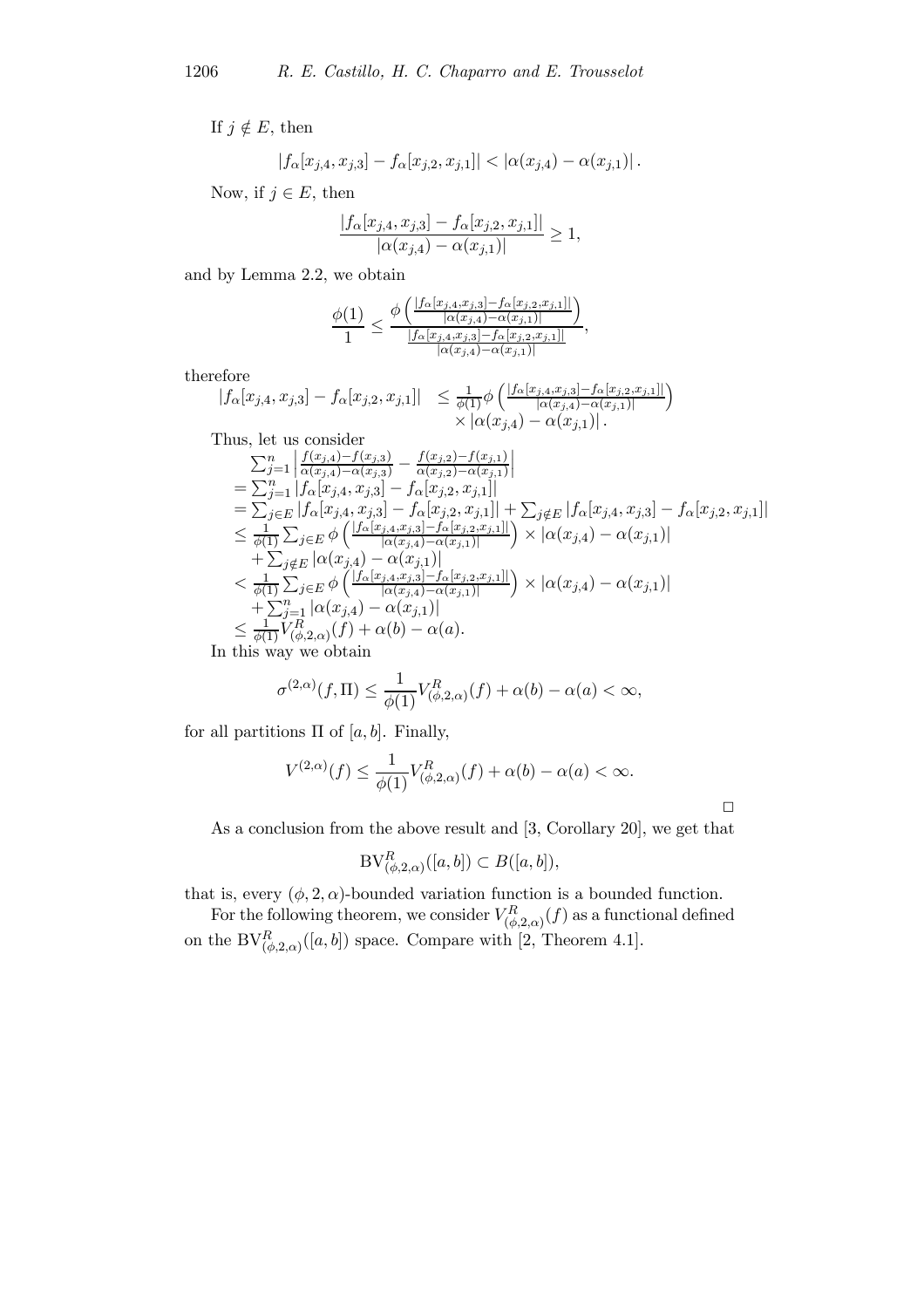Theorem 3.4. Let  $V_{(\phi,2,\alpha)}^R : BV_{(\phi,2,\alpha)}^R([a,b]) \longrightarrow \mathbf{R}$ f  $\rightarrow V^R_{(\phi,2,\alpha)}(f)$ and let  $\phi$  be a  $\phi$ -function. Then,

1. 
$$
V_{(\phi,2,\alpha)}^R(-f) = V_{(\phi,2,\alpha)}^R(f), \ f \in BV_{(\phi,2,\alpha)}^R([a,b]).
$$

- 2. If  $\phi$  is convex, then  $V_{(\phi,2,\alpha)}^R$  is convex.
- 3. If  $V_{(\phi,2,\alpha)}^R(f) = 0$ , then  $f(x) = \lambda \alpha(x) + \mu$ ,  $\lambda, \mu \in \mathbb{R}$ .
- 4. If  $\phi$  is convex and  $0 \leq \lambda \leq 1$ , then  $V_{(\phi,2,\alpha)}^R(\lambda f) \leq \lambda V_{(\phi,2,\alpha)}^R(f)$ ,  $f \in$  $BV^R_{(\phi,2,\alpha)}([a,b]).$

# Proof.

1. It is immediate from the definition.

2. Let 
$$
f, g \in BV_{(\phi,2,\alpha)}^R([a,b])
$$
 and  $\lambda, \mu \in [0,1]$  such that  $\lambda + \mu = 1$ . Let  
\n
$$
\Pi: a = x_{1,1} < x_{1,2} \le x_{1,3} < x_{1,4} = x_{2,1} < x_{2,2} \le x_{2,3} < x_{2,4} = x_{3,1} < \cdots < x_{n-1,4} = x_{n,1} < x_{n,2} \le x_{n,3} < x_{n,4} = b.
$$

be a partition of  $[a, b]$ . Let us consider

$$
\sigma_{(\phi,2,\alpha)}^{R}(\lambda f + \mu g, \Pi)
$$
\n
$$
= \sum_{j=1}^{n} \phi \left( \frac{|(\lambda f + \mu g)_{\alpha}[x_{j,4}; x_{j,3}] - (\lambda f + \mu g)_{\alpha}[x_{j,2}; x_{j,1}]|}{|\alpha(x_{j,4}) - \alpha(x_{j,1})|} \right) \times |\alpha(x_{j,4}) - \alpha(x_{j,1})|
$$
\n
$$
= \sum_{j=1}^{n} \phi \left( \frac{|\lambda(f_{\alpha}[x_{j,4}; x_{j,3}] - f_{\alpha}[x_{j,2}; x_{j,1}]) + \mu(g_{\alpha}[x_{j,4}; x_{j,3}] - g_{\alpha}[x_{j,2}; x_{j,1}])|}{|\alpha(x_{j,4}) - \alpha(x_{j,1})|} \right)
$$
\n
$$
\times |\alpha(x_{j,4}) - \alpha(x_{j,1})|.
$$

Now, by the convexity of  $\phi$ , we have

$$
\sigma_{(\phi,2,\alpha)}^{R}(\lambda f + \mu g, \Pi) \n\leq \lambda \sum_{j=1}^{n} \phi \left( \frac{|f_{\alpha}[x_{j,4}:x_{j,3}] - f_{\alpha}[x_{j,2}:x_{j,1}]|}{|\alpha(x_{j,4}) - \alpha(x_{j,1})|} \right) \times |\alpha(x_{j,4}) - \alpha(x_{j,1})| \n+ \mu \sum_{j=1}^{n} \phi \left( \frac{|g_{\alpha}[x_{j,4}:x_{j,3}] - g_{\alpha}[x_{j,2}:x_{j,1}]|}{|\alpha(x_{j,4}) - \alpha(x_{j,1})|} \right) \times |\alpha(x_{j,4}) - \alpha(x_{j,1})| \n= \lambda \sigma_{(\phi,2,\alpha)}^{R}(f, \Pi) + \mu \sigma_{(\phi,2,\alpha)}^{R}(g, \Pi) \n\leq \lambda V_{(\phi,2,\alpha)}^{R}(f) + \mu V_{(\phi,2,\alpha)}^{R}(g) < \infty,
$$

for all partitions of  $[a, b]$ . Thus, we have proved

$$
V_{(\phi,2,\alpha)}^R(\lambda f + \mu g) \le \lambda V_{(\phi,2,\alpha)}^R(f) + \mu V_{(\phi,2,\alpha)}^R(g),
$$

which tells us that  $V_{(\phi,2,\alpha)}^R$  is convex. Moreover, if  $f,g \in BV_{(\phi,2,\alpha)}^R([a,b]),$ then  $\lambda f + \mu g \in BV_{(\phi,2,\alpha)}^R([a,b]),$  with  $\lambda, \mu \in [0,1]$  such that  $\lambda + \mu = 1$ .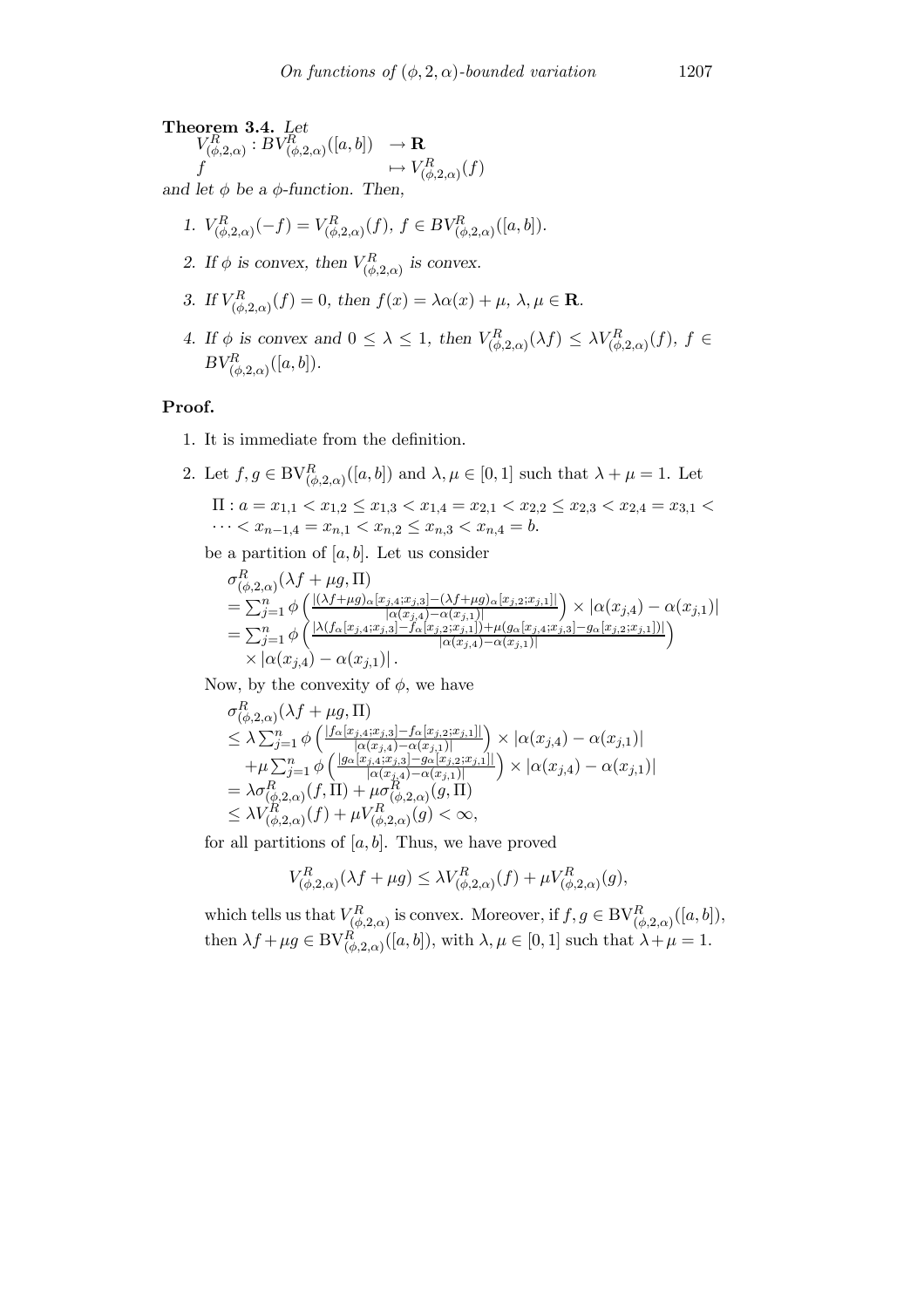3. Suppose  $V_{(\phi,2,\alpha)}^R(f) = 0$  and consider any partition  $\Pi$  of  $[a,b]$ , then we have  $\sigma_{(\phi,2,\alpha)}^R(f,\Pi)=0.$ 

Let  $\Pi_0$  be a particular partition given by  $a < t < b$ , hence

$$
\sigma_{(\phi,2,\alpha)}^R(f,\Pi_0) = \phi\left(\frac{\left|\frac{f(t)-f(a)}{\alpha(t)-\alpha(a)} - \frac{f(b)-f(t)}{\alpha(b)-\alpha(t)}\right|}{|\alpha(b)-\alpha(a)|}\right) \times |\alpha(b)-\alpha(a)| = 0,
$$

where

$$
\frac{f(t) - f(a)}{\alpha(t) - \alpha(a)} - \frac{f(b) - f(t)}{\alpha(b) - \alpha(t)} = 0, \quad \text{(since } \phi(0) = 0\text{)}
$$

and

$$
f(t) = \frac{f(t) - f(a)}{\alpha(b) - \alpha(a)}\alpha(t) + \frac{f(a)\alpha(b) - f(b)\alpha(a)}{\alpha(b) - \alpha(a)}.
$$

Taking

$$
\lambda = \frac{f(b) - f(a)}{\alpha(b) - \alpha(a)}
$$
 and  $\mu = \frac{f(a)\alpha(b) - f(b)\alpha(a)}{\alpha(b) - \alpha(a)}$ 

the result follows.

4. .

$$
V_{(\phi,2,\alpha)}^{R}(\lambda f) = V_{(\phi,2,\alpha)}^{R}(\lambda f + (1 - \lambda)0)
$$
  
\n
$$
\leq \lambda V_{(\phi,2,\alpha)}^{R}(f) + (1 - \lambda)V_{(\phi,2,\alpha)}^{R}(0)
$$
  
\n
$$
= \lambda V_{(\phi,2,\alpha)}^{R}(f), \text{ since } V_{(\phi,2,\alpha)}^{R}(0) = 0.
$$

Considering that, in general,  $BV_{(\phi,2,\alpha)}^R([a,b])$  is not a vector space, we will use Lemma 2.1 and Theorem 3.4 to obtain the  $\left[ BV_{(\phi,2,\alpha)}^R([a,b]) \right]$  space, i.e. the linear space generated by  $BV^R_{(\phi,2,\alpha)}([a,b])$ . We state this result as follows.

**Theorem 3.5.** Let  $\phi$  be a convex  $\phi$ -function. Then  $BV^R_{(\phi,2,\alpha)}([a,b]) \subset$  $B([a, b])$  and  $BV_{(\phi,2,\alpha)}^R([a, b])$  is a symmetrical and convex set. Moreover,

$$
\Big\{f:[a,b]\to\mathbf{R}:\exists\lambda>0\text{ such that }\lambda f\in BV_{(\phi,2,\alpha)}^{R}([a,b])\Big\}
$$

is the linear space generated by  $BV^R_{(\phi,2,\alpha)}([a,b])$ .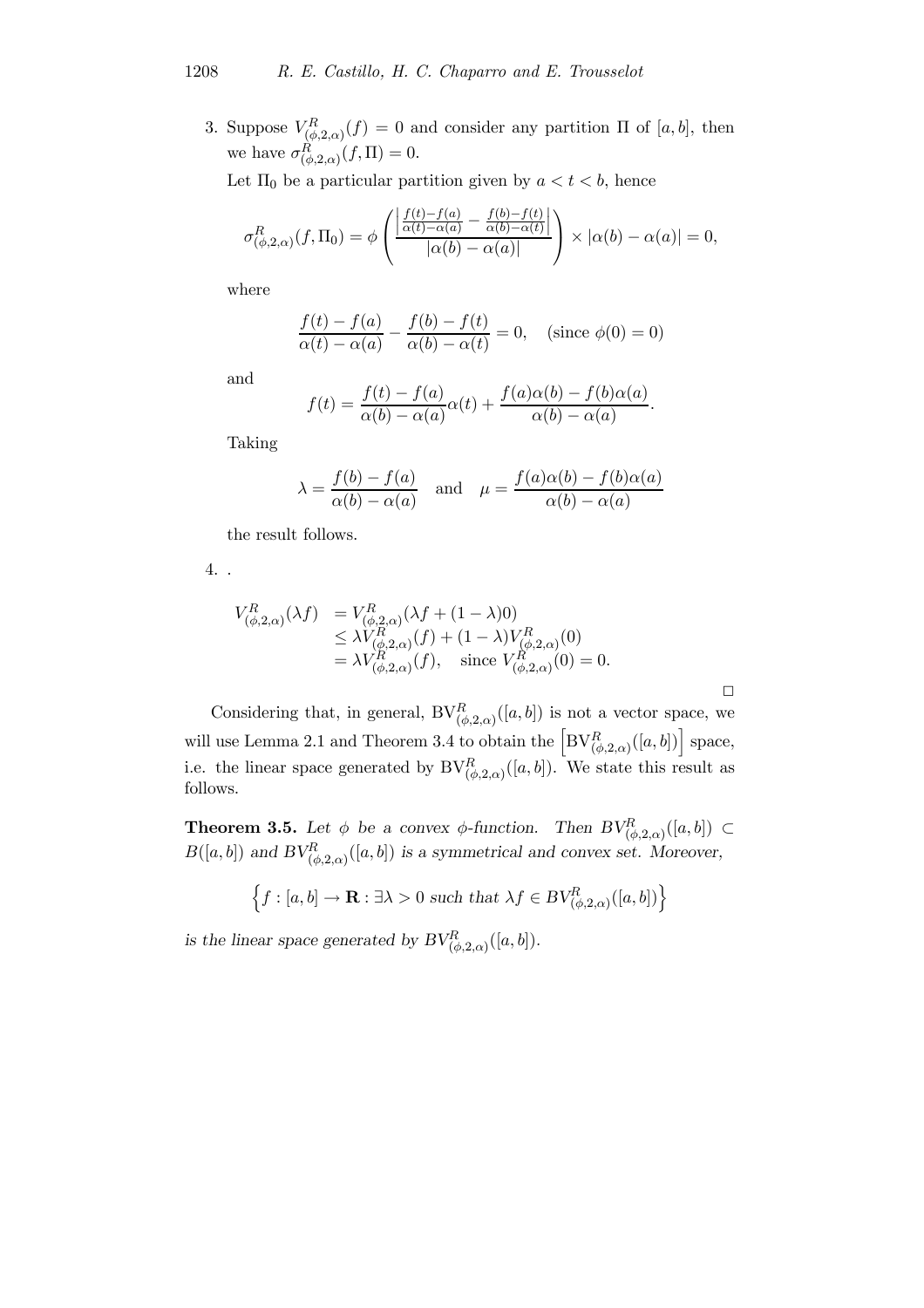Now, by means of the previous theorem, we are ready to define the  $RBV_{(\phi,2,\alpha)}([a,b])$  spaces.

#### **Definition 3.6.** Let  $\phi$  be a convex  $\phi$ -function. Then

$$
\begin{aligned} \left\{ f : [a, b] \to \mathbf{R} : \exists \lambda > 0 \text{ such that } \lambda f \in BV_{(\phi, 2, \alpha)}^R([a, b]) \right\} \\ = \left\{ f : [a, b] \to \mathbf{R} : \exists \lambda > 0 \text{ such that } V_{(\phi, 2, \alpha)}^R(\lambda f) < +\infty \right\} \end{aligned}
$$

is called the linear space of functions of  $(\phi, 2, \alpha)$ -bounded variation in the sense of Riesz, and it is denoted by  $RBV_{(\phi,2,\alpha)}([a,b])$ .

As a conclusion, we have

$$
\text{RBV}_{(\phi,2,\alpha)}([a,b]) = \left[\text{BV}_{(\phi,2,\alpha)}^R([a,b])\right] \subset B([a,b]).
$$

# 4. RBV<sub>( $\phi$ ,2, $\alpha$ )</sub>([a, b]) as a normed space

We will first introduce a norm which vanishes at a. We leave to the reader the proof of the following lemma. Compare with [2, Theorem 5.1].

**Lemma 4.1.** Let  $\phi$  be a convex  $\phi$ -function. Let us consider  $f \in RBV_{(\phi,2,\alpha)}([a, b]),$ then we obtain the following:

- 1. If  $0 < k < k'$ , then  $V_{(\phi,2,\alpha)}^R(kf) \leq V_{(\phi,2,\alpha)}^R(k'f)$ .
- 2.  $\lim_{\beta \to 0} V^R_{(\phi,2,\alpha)}(\beta f) = 0.$
- 3.  $\left\{\varepsilon > 0 : V^R_{(\phi,2,\alpha)}\right\}$  $\int f$ ε  $\Big\} \leq 1$   $\Big\} \neq \emptyset$ .

This allows us to guarantee the existence of inf  $\left\{ \varepsilon > 0 : V_{(\phi,2,\alpha)}^R \right\}$  $\int f$ ε  $\Big\} \leq 1$ .

**Definition 4.2.** Let  $\phi$  be a convex  $\phi$ -function. Then

$$
RBV^0_{(\phi,2,\alpha)}([a,b]) = \left\{ f : [a,b] \to \mathbf{R} : f \in RBV_{(\phi,2,\alpha)}([a,b]) \text{ and } f(a) = 0 \right\}
$$

is called the linear space of functions of  $(\phi, 2, \alpha)$ -bounded variation in the sense of Riesz which vanish at a.

Let us denote  
\n
$$
|\cdot|_{(\phi,2,\alpha)}^0 : \text{RBV}_{(\phi,2,\alpha)}^0([a,b]) \rightarrow \mathbf{R}^+
$$
\n
$$
f \mapsto |f|_{(\phi,2,\alpha)}^0 = \inf \left\{ \varepsilon > 0 : V_{(\phi,2,\alpha)}^R \left( \frac{f}{\varepsilon} \right) \le 1 \right\}.
$$
\nIn the part result, we get

In the next result, we gather some properties of the functional  $|\cdot|_{(\phi,2,\alpha)}^{0}$ , which is well-defined by Lemma 4.1.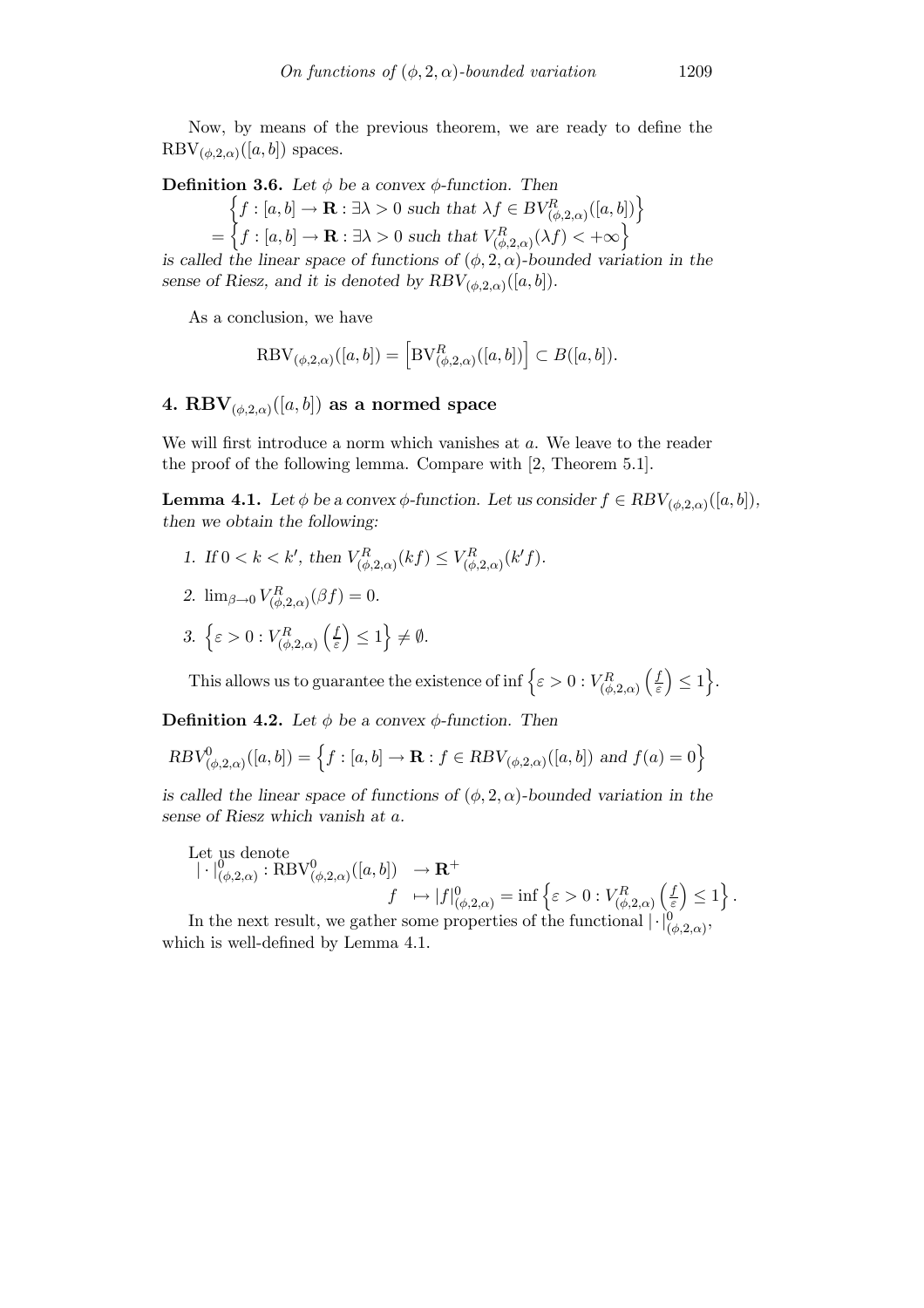**Lemma 4.3.** Let  $\phi$  be a convex  $\phi$ -function and  $f \in RBV^0_{(\phi,2,\alpha)}([a,b])$ . Then

1. 
$$
|f|_{(\phi,2,\alpha)}^0 \neq 0 \Rightarrow V_{(\phi,2,\alpha)}^R \left( \frac{f}{|f|_{(\phi,2,\alpha)}^0} \right) \leq 1.
$$
  
\n2.  $|f|_{(\phi,2,\alpha)}^0 < k \Rightarrow V_{(\phi,2,\alpha)}^R \left( \frac{f}{k} \right) \leq 1, k > 0.$   
\n3.  $0 \leq |f|_{(\phi,2,\alpha)}^0 \leq 1 \Rightarrow V_{(\phi,2,\alpha)}^R \left( f \right) \leq |f|_{(\phi,2,\alpha)}^0.$ 

The proof of Lemma 4.3 goes line by line as the proof of Lemma 5.3 in [\[2\]](#page-18-0).

**Theorem 4.4.** Let  $\phi$  be a convex  $\phi$ -function. Then:

1. 
$$
|\lambda f|_{(\phi,2,\alpha)}^0 = |\lambda||f|_{(\phi,2,\alpha)}^0
$$
,  $f \in RV_{(\phi,2,\alpha)}^0([a,b])$ ,  $\lambda \in \mathbf{R}$ .  
\n2.  $|f + g|_{(\phi,2,\alpha)}^0 \leq |f|_{(\phi,2,\alpha)}^0 + |g|_{(\phi,2,\alpha)}^0$ ,  $f, g \in RV_{(\phi,2,\alpha)}^0([a,b])$ .

We omit the proof of the above theorem, since it is similar to the proof of Theorem 5.4 in [\[2\]](#page-18-0).

**Definition 4.5.** Let  $\phi$  be a convex  $\phi$ -function.

$$
\begin{array}{rcl}\n| \cdot |_{(\phi,2,\alpha)}^R : RBV_{(\phi,2,\alpha)}^0([a,b]) & \to & \mathbf{R}^+ \\
& f & \mapsto & |f|_{(\phi,2,\alpha)}^R = |f'_{\alpha}(a)| + |f|_{(\phi,2,\alpha)}^0 \\
& = & |f'_{\alpha}(a)| + \inf \left\{ \varepsilon > 0 : V_{(\phi,2,\alpha)}^R \left( \frac{f}{\varepsilon} \right) \le 1 \right\}.\n\end{array}
$$

**Theorem 4.6.** Let  $\phi$  be a convex  $\phi$ -function. Then  $|\cdot|_{(\phi,2,\alpha)}^R$  is a norm on  $RBV^0_{(\phi,2,\alpha)}([a,b]).$ 

#### Proof.

1. By definition, it is clear that  $|f|_{(\phi,2,\alpha)}^R \ge 0$  for all  $f \in \text{RBV}_{(\phi,2,\alpha)}^0([a,b])$ .

2. 
$$
|\lambda f|_{(\phi,2,\alpha)}^{R} = |(\lambda f)'_{\alpha}(a)| + |\lambda f|_{(\phi,2,\alpha)}^{0}
$$

$$
= |\lambda| |f'_{\alpha}(a)| + |\lambda| |f|_{(\phi,2,\alpha)}^{0}
$$

3. from Theorem 4.4 (I),  $= |\lambda| |f|_{(\phi,2,\alpha)}^R$ ,  $\lambda \in \mathbf{R}, f \in \text{RBV}_{(\phi,2,\alpha)}^0([a,b]).$ 

$$
|f+g|_{(\phi,2,\alpha)}^{R} = |(f+g)'_{\alpha}(a)| + |f+g|_{(\phi,2,\alpha)}^{0}
$$
  
\n
$$
= |f'_{\alpha}(a) + g'_{\alpha}(a)| + |f+g|_{(\phi,2,\alpha)}^{0}
$$
  
\n
$$
\leq |f'_{\alpha}(a)| + |g'_{\alpha}(a)| + |f|_{(\phi,2,\alpha)}^{0} + |g|_{(\phi,2,\alpha)}^{0}
$$
  
\n
$$
= |f|_{(\phi,2,\alpha)}^{R} + |g|_{(\phi,2,\alpha)}^{R}, \quad f, g \in \text{RBV}_{(\phi,2,\alpha)}^{0}([a,b]).
$$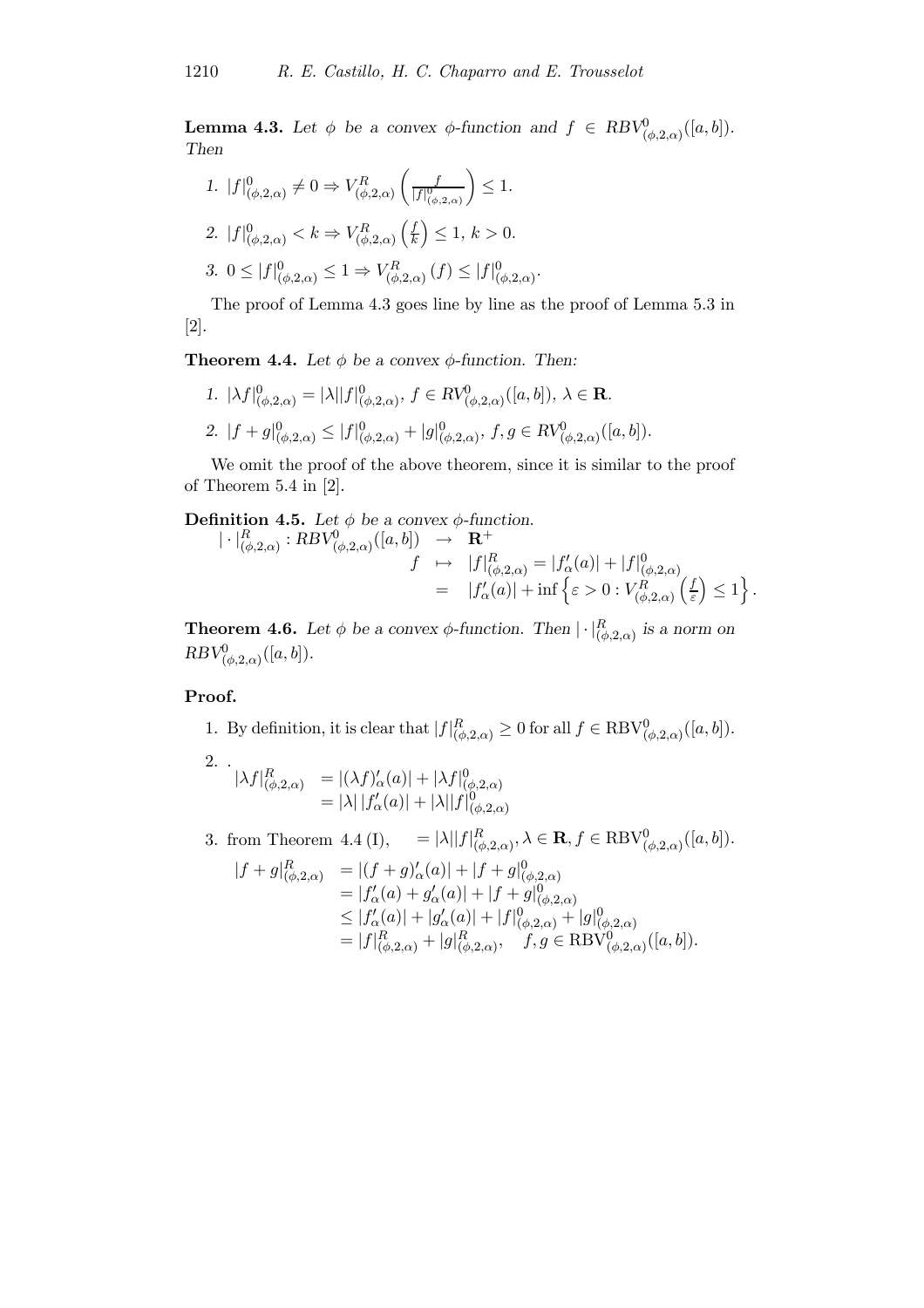$$
4. .
$$

If 
$$
|f|_{(\phi,2,\alpha)}^R = 0
$$
, then  $|f'_{\alpha}(a)| = 0$  and  $|f|_{(\phi,2,\alpha)}^0 = 0$ , by Lemma 4.3  
(III)  
 $0 \le V_{(\phi,2,\alpha)}^R(f) \le |f|_{(\phi,2,\alpha)}^0 = 0$ .

Thus  $V_{(\phi,2,\alpha)}^R(f) = 0$ , and from Theorem 3.4 (III)

$$
f(x) = \lambda \alpha(x) + \mu, \quad \lambda, \mu \in \mathbf{R}.
$$

Since  $f'_{\alpha}(x) = \lambda$ ,  $x \in [a, b]$  and  $f'_{\alpha}(a) = 0$ , we obtain  $\lambda = 0$ . Moreover, since  $f \in \text{RBV}_{(\phi,2,\alpha)}^0([a,b]),$   $f(a) = 0$ , therefore  $\mu = 0$ , hence  $f = 0$ .

 $\Box$ 

**Remark 4.7.** Let  $\phi$  be a convex  $\phi$ -function then

$$
\Big(\mathbf{R},RBV^0_{(\phi,2,\alpha)}([a,b]),+,|\cdot|_{(\phi,2,\alpha)}^R\Big)
$$

is a normed space.

**Lemma 4.8.** Let  $\phi$  be a  $\phi$ -function. Then  $f \in RBV_{(\phi,2,\alpha)}([a, b])$  if and only if  $f - f(a) \in RBV^0_{(\phi,2,\alpha)}([a,b]).$ 

**Proof.** From Definition 3.1 we observe that

$$
\sigma^R_{(\phi,2,\alpha)}((f-f(a)),\Pi)=\sigma^R_{(\phi,2,\alpha)}(f,\Pi)
$$

for all partition  $\Pi$  of [a, b], which in turn implies that

$$
V_{(\phi,2,\alpha)}^{R}(f - f(a)) = V_{(\phi,2,\alpha)}^{R}(f).
$$

 $\Box$ 

 $\mathbb I$ 

Now, by means of the norm  $\lvert \cdot \rvert_{(\phi,2,\alpha)}^R$  on  $\text{RBV}_{(\phi,2,\alpha)}^0([a,b]),$  we will define a norm  $\|\cdot\|_{(\phi,2,\alpha)}^R$  on the vector space  $\text{RBV}_{(\phi,2,\alpha)}([a, b]).$ 

**Definition 4.9.** Let  $\phi$  be a convex  $\phi$ -function.

$$
\cdot \parallel_{(\phi,2,\alpha)}^R : RBV_{(\phi,2,\alpha)}([a,b]) \rightarrow [0,\infty)
$$
  

$$
f \mapsto \|f\|_{(\phi,2,\alpha)}^R = |f(a)| + |f - f(a)|_{(\phi,2,\alpha)}^R.
$$

Next, we note that

$$
||f||_{(\phi,2,\alpha)}^{R} = |f(a)| + |f - f(a)|_{(\phi,2,\alpha)}^{R}
$$
  
\n= |f(a)| + |(f - f(a))'\_{\alpha}(a)| + |f - f(a)|\_{(\phi,2,\alpha)}^{0}  
\n= |f(a)| + |(f - f(a))'\_{\alpha}(a)| + inf \{ \varepsilon > 0 : V\_{(\phi,2,\alpha)}^{R} \left( \frac{f - f(a)}{\varepsilon} \right) \le 1 \}  
\n= |f(a)| + |f'\_{\alpha}(a)| + inf \{ \varepsilon > 0 : V\_{(\phi,2,\alpha)}^{R} \left( \frac{f}{\varepsilon} \right) \le 1 \}.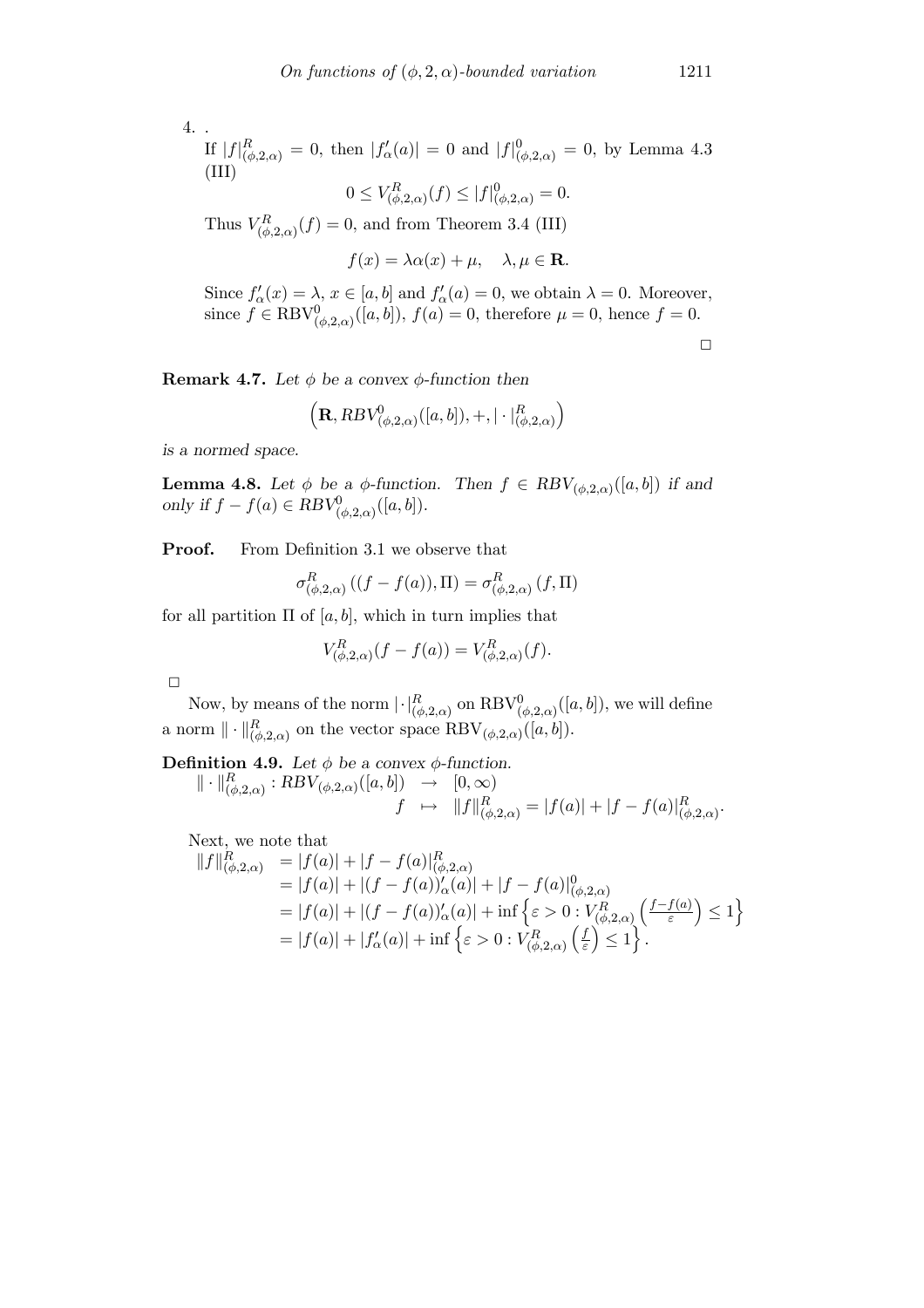**Theorem 4.10.** Let  $\phi$  be a convex  $\phi$ -function. Then  $\|\cdot\|_{(\phi,2,\alpha)}^R$  defines a norm on the linear space  $(\mathbf{R}, RBV_{(\phi,2,\alpha)}([a, b]), +).$ 

# Proof.

1. From the definition of  $\|\cdot\|_{(\phi,2,\alpha)}^R$ , it is clear that  $\|\cdot\|_{(\phi,2,\alpha)}^R \geq 0$  for all  $f \in \text{RBV}_{(\phi,2,\alpha)}([a,b]).$ 

2. 
$$
\|\lambda f\|_{(\phi,2,\alpha)}^R = |\lambda f(a)| + |\lambda (f - f(a))|_{(\phi,2,\alpha)}^R
$$
  
=  $|\lambda||f(a)| + |\lambda||f - f(a)|_{(\phi,2,\alpha)}^R$ 

By Theorem 4.6 (II) and the fact that  $f - f(a) \in \text{RBV}_{(\phi,2,\alpha)}^0([a,b])$ . Thus

$$
\begin{aligned} \|\lambda f\|_{(\phi,2,\alpha)}^R &= |\lambda| |f(a)| + |\lambda| |f - f(a)|_{(\phi,2,\alpha)}^R \\ &= |\lambda| \left( |f(a)| + |f - f(a)|_{(\phi,2,\alpha)}^R \right) \quad \text{for } \lambda \in \mathbf{R}, f \in \text{RBV}_{(\phi,2,\alpha)}([a,b]). \\ &= |\lambda| \|f\|_{(\phi,2,\alpha)}^R, \end{aligned}
$$

3. Let 
$$
f, g \in \text{RBV}_{(\phi,2,\alpha)}([a,b])
$$
, then  $f - f(a), g - g(a) \in \text{RBV}_{(\phi,2,\alpha)}^0([a,b])$   
\n
$$
||f + g||_{(\phi,2,\alpha)}^R = |(f + g)(a)| + |(f + g) - (f + g)(a)|_{(\phi,2,\alpha)}^R
$$
\nand\n
$$
= |f(a) + g(a)| + |(f - f(a)) + (g - g(a))|_{(\phi,2,\alpha)}^R
$$
\n
$$
\leq |f(a)| + |g(a)| + |f - f(a)|_{(\phi,2,\alpha)}^R + |g - g(a)|_{(\phi,2,\alpha)}^R
$$
\n
$$
= ||f||_{(\phi,2,\alpha)}^R + ||g||_{(\phi,2,\alpha)}^R.
$$

4. If  $||f||_{(\phi,2,\alpha)}^R = 0$ , then  $|f(a)| = 0$  and  $|f - f(a)|_{(\phi,2,\alpha)}^R = 0$ , so  $f(a) = 0$ and  $f - f(a) = 0$ , which implies that  $f = f(a) = 0$ .

$$
\qquad \qquad \Box
$$

**Conclusion.** Let  $\phi$  be a convex  $\phi$  function, then

- 1.  $\left( {\bf R}, {\rm RBV}_{(\phi,2,\alpha)}^{0}([a,b]), +, | \cdot |_{(\phi,2,\alpha)}^{R} \right)$ ) is a normed space.
- 2.  $\left( {\bf R}, {\rm RBV_{(\phi,2,\alpha)}}([a,b]), +, \|\cdot\|_{(\phi,2,\alpha)}^R \right)$ ) is a normed space.

# 5. Embedding results

We denote by

$$
\text{RV}^{(2,\alpha)^{0}}([a,b]) = \left\{ f : [a,b] \to \mathbf{R} : f \in \text{RV}^{(2,\alpha)} \text{ and } f(a) = 0 \right\}
$$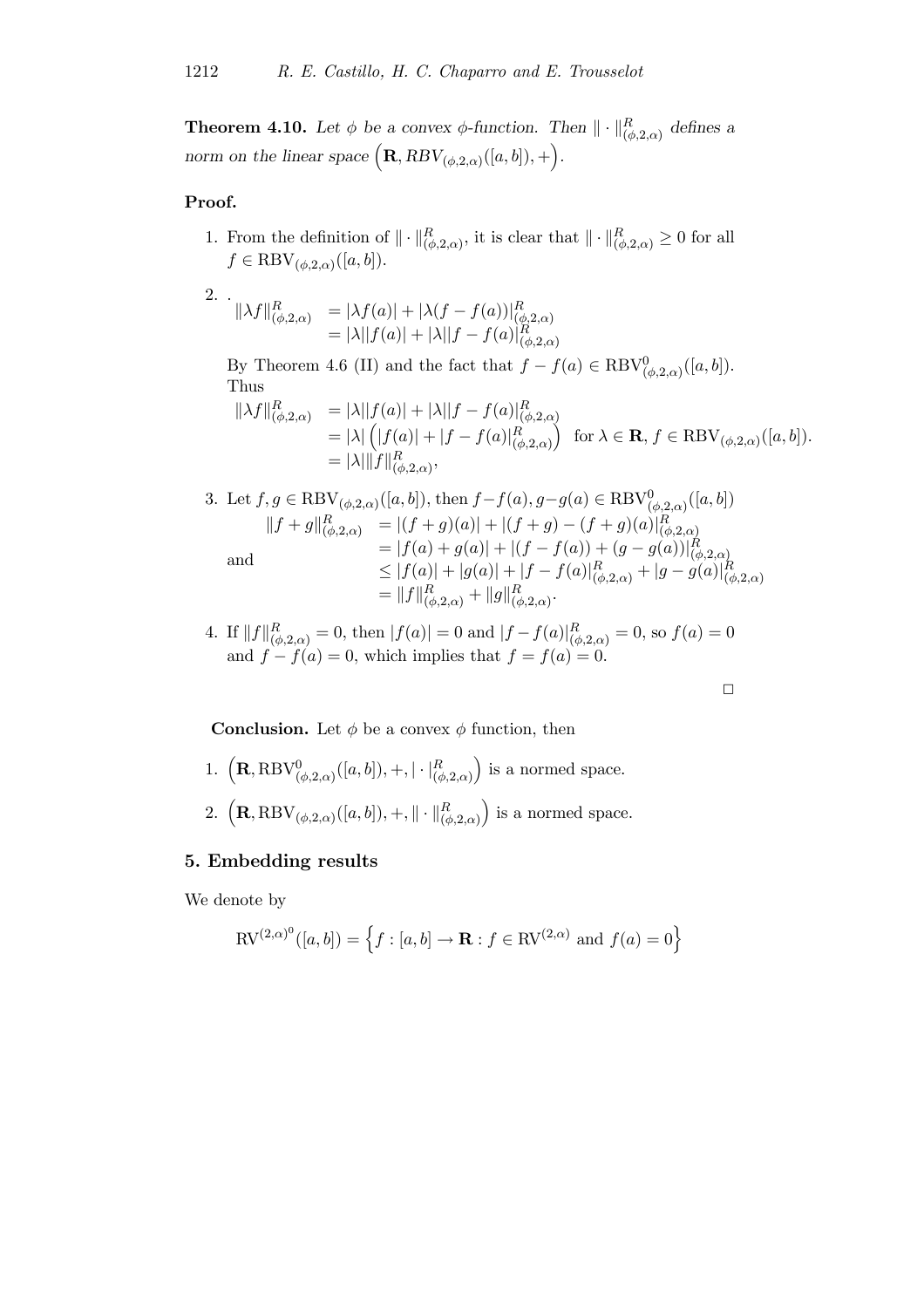the linear space of all functions of bounded second  $\alpha$ -variation that vanish at a. Our first embedding result states that  $\text{RBV}^0_{(\phi,2,\alpha)}([a,b])$  is a subset of  $RV^{(2,\alpha)^0}([a,b])$ .

**Theorem 5.1.** Let  $\phi$  be a convex  $\phi$ -function. If  $f \in RBV^0_{(\phi,2,\alpha)}([a,b]),$ then  $f \in RV^{(2,\alpha)^0}([a, b])$ , and

$$
V^{(2,\alpha)}(f) \leq \left(\alpha(b) - \alpha(a) + \frac{1}{\phi(1)}\right) |f|_{(\phi,2,\alpha)}^0.
$$

Therefore,

$$
RBV^0_{(\phi,2,\alpha)}([a,b]) \hookrightarrow RV^{(2,\alpha)^0}([a,b]).
$$

**Proof.** Let  $f \in \text{RBV}_{(\phi,2,\alpha)}^0([a,b])$ . From Theorem 3.3, we know that  $f \in \text{RV}^{(2,\alpha)^0}([a,b]).$ 

If  $|f|_{(\phi,2,\alpha)}^R=0$ , from Theorem 3.4 (III) we have  $f(x)=\lambda\alpha(x)+\mu$ , and therefore  $V^{(2,\alpha)}(f)=0$ .

Next, let us consider f such that  $|f|_{(\phi,2,\alpha)}^R \neq 0$ , and

$$
\Pi: a = x_{1,1} < x_{1,2} \le x_{1,3} < x_{1,4} = x_{2,1} < x_{2,2} \le x_{2,3} < x_{2,4} = x_{3,1} < x_{3,2} < x_{3,1} < x_{3,2} < x_{3,3} < x_{3,4} = b.
$$

 $\begin{array}{c} \end{array}$ 

a partition of [a, b]. In the proof of Theorem 3.3 we change f by  $f/|f|_{(\phi,2,\alpha)}^0$ in order to obtain ¯ ¯

$$
\frac{1}{|f|_{(\phi,2,\alpha)}^0} \sum_{j=1}^n \left| \frac{f(x_{j,4}) - f(x_{j,3})}{\alpha(x_{j,4}) - \alpha(x_{j,3})} - \frac{f(x_{j,2}) - f(x_{j,1})}{\alpha(x_{j,2}) - \alpha(x_{j,1})} \right|
$$
  
\n
$$
\leq \frac{1}{\phi(1)} V_{(\phi,2,\alpha)}^R \left( \frac{1}{|f|_{(\phi,2,\alpha)}^0} \right) + \alpha(b) - \alpha(a)
$$
  
\n
$$
\leq \frac{1}{\phi(1)} + \alpha(b) - \alpha(a), \quad \text{by Lemma 4.3 (I)}.
$$

Thus

$$
\sum_{j=1}^n \left| \frac{f(x_{j,4}) - f(x_{j,3})}{\alpha(x_{j,4}) - \alpha(x_{j,3})} - \frac{f(x_{j,2}) - f(x_{j,1})}{\alpha(x_{j,2}) - \alpha(x_{j,1})} \right| \le \left( \frac{1}{\phi(1)} + \alpha(b) - \alpha(a) \right) |f|_{(\phi,2,\alpha)}^0.
$$

Since this inequality holds for any partition  $\Pi$  of [a, b], then

$$
V^{(2,\alpha)}(f) \le \left(\frac{1}{\phi(1)} + \alpha(b) - \alpha(a)\right) |f|_{(\phi,2,\alpha)}^0.
$$

As a consequence of the previous result, we are able to compare the quantities  $\|\cdot\|_{\text{RV}(2,\alpha)([a,b])}$  and  $\|\cdot\|_{(\phi,2,\alpha)}^R$ . More precisely, we have the following corollary.

 $\Box$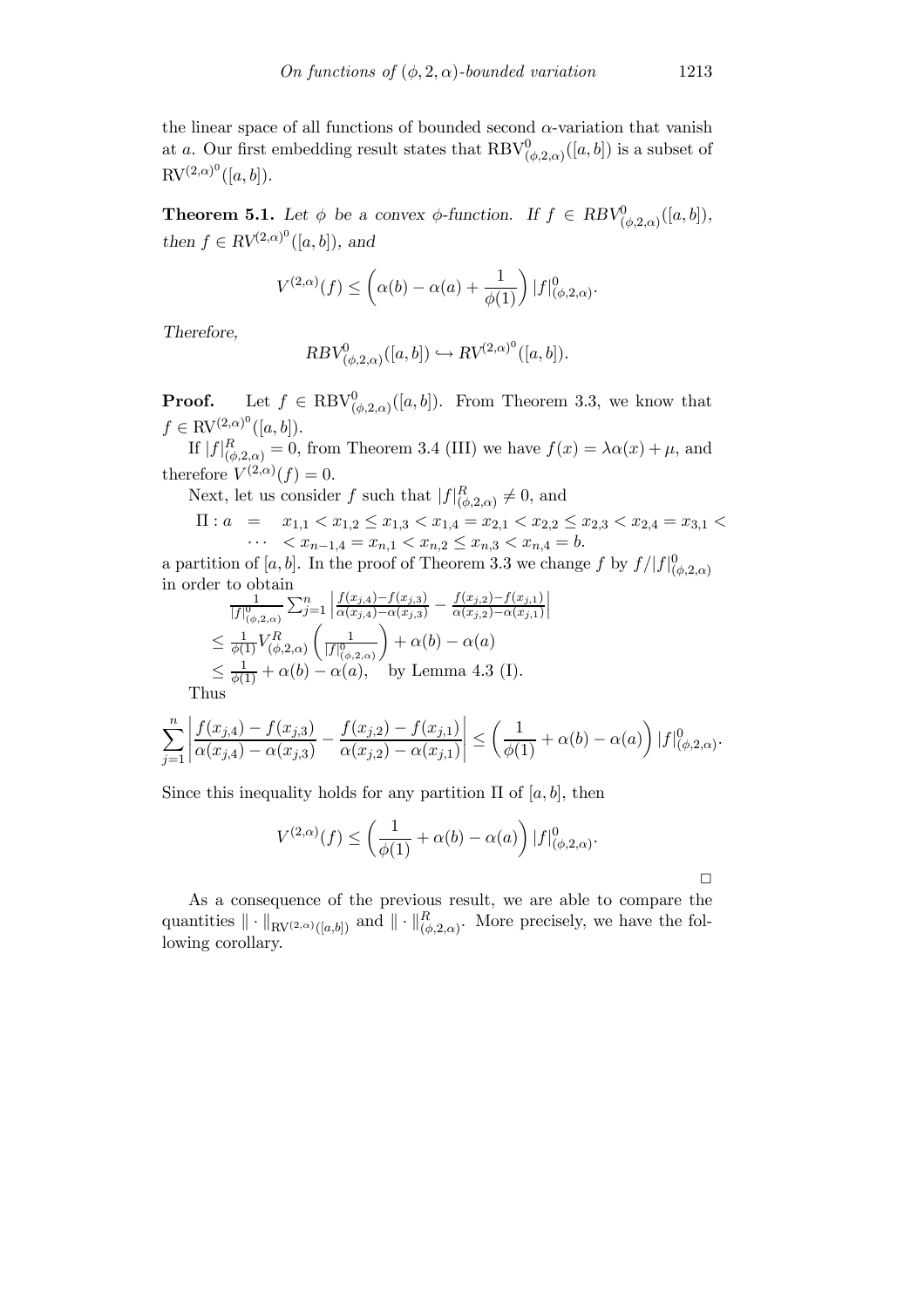**Corollary 5.2.** Let  $\phi$  be a convex  $\phi$ -function. If  $f \in RBV_{(\phi, 2, \alpha)}([a, b]),$ then  $f \in RV^{(2,\alpha)}([a,b])$  and

$$
||f||_{\text{RV}(2,\alpha)}([a,b]) \le \max\left\{1,\alpha(b)-\alpha(a)+\frac{1}{\phi(1)}\right\}||f||^R_{(\phi,2,\alpha)}.
$$

that is

(5.1) 
$$
RBV_{(\phi,2,\alpha)}([a,b]) \subset RV^{(2,\alpha)}([a,b]).
$$

**Proof.** By Lemma 4.8, if  $f \in \text{RBV}_{(\phi,2,\alpha)}([a, b])$  then  $f - f(a) \in \text{RBV}_{(\phi,2,\alpha)}^{0}([a,b]),$  and by Theorem 5.1,  $f - f(a) \in \text{RV}^{(2,\alpha)^{0}}([a,b]).$ Note that

$$
V^{(2,\alpha)}(f - f(a)) = V^{(2,\alpha)}(f).
$$

One more time, from Theorem 5.1 we obtain

$$
V^{(2,\alpha)}(f - f(a)) \le \left(\frac{1}{\phi(1)} + \alpha(b) - \alpha(a)\right) |f - f(a)|^0_{(\phi,2,\alpha)},
$$

then

$$
|f(a)| + |f'_{\alpha}(a)| + V^{(2,\alpha)}(f)
$$
  
\n
$$
\leq |f(a)| + |f'_{\alpha}(a)| + \left(\frac{1}{\phi(1)} + \alpha(b) - \alpha(a)\right)|f - f(a)|^0_{(\phi,2,\alpha)}
$$
  
\n
$$
\leq \max\left\{1, \frac{1}{\phi(1)} + \alpha(b) - \alpha(a)\right\} \left[|f(a)| + |f'_{\alpha}(a)| + |f - f(a)|^0_{(\phi,2,\alpha)}\right]
$$
  
\n
$$
= \max\left\{1, \frac{1}{\phi(1)} + \alpha(b) - \alpha(a)\right\} ||f||^R_{(\phi,2,\alpha)}.
$$
  
\n
$$
= ||f||^R_{(\phi,2,\alpha)}.
$$

Finally,

$$
||f||_{\text{RV}^{(2,\alpha)}([a,b])} \leq \max \left\{ 1, \frac{1}{\phi(1)} + \alpha(b) - \alpha(a) \right\} ||f||^R_{(\phi,2,\alpha)}.
$$

 $\Box$ 

The  $\infty$ -condition is relevant here because the containment relationship (5.1) may be reversed, as the next theorem shows.

**Theorem 5.3.** If  $\phi$  is a convex  $\phi$ -function which does not satisfy the  $\infty_1$ condition, that is, there exists  $r > 0$  such that

$$
\lim_{x \to \infty} \frac{\phi(x)}{x} = \sup_{x \in (0,\infty)} \frac{\phi(x)}{x} = r < \infty,
$$

then

$$
RV^{(2,\alpha)}([a,b]) \subset BV_{(\phi,2,\alpha)}^R([a,b]).
$$

Moreover,

$$
V_{(\phi,2,\alpha)}(f) \le rV^{(2,\alpha)}(f), \quad f \in RV^{(2,\alpha)}([a,b]).
$$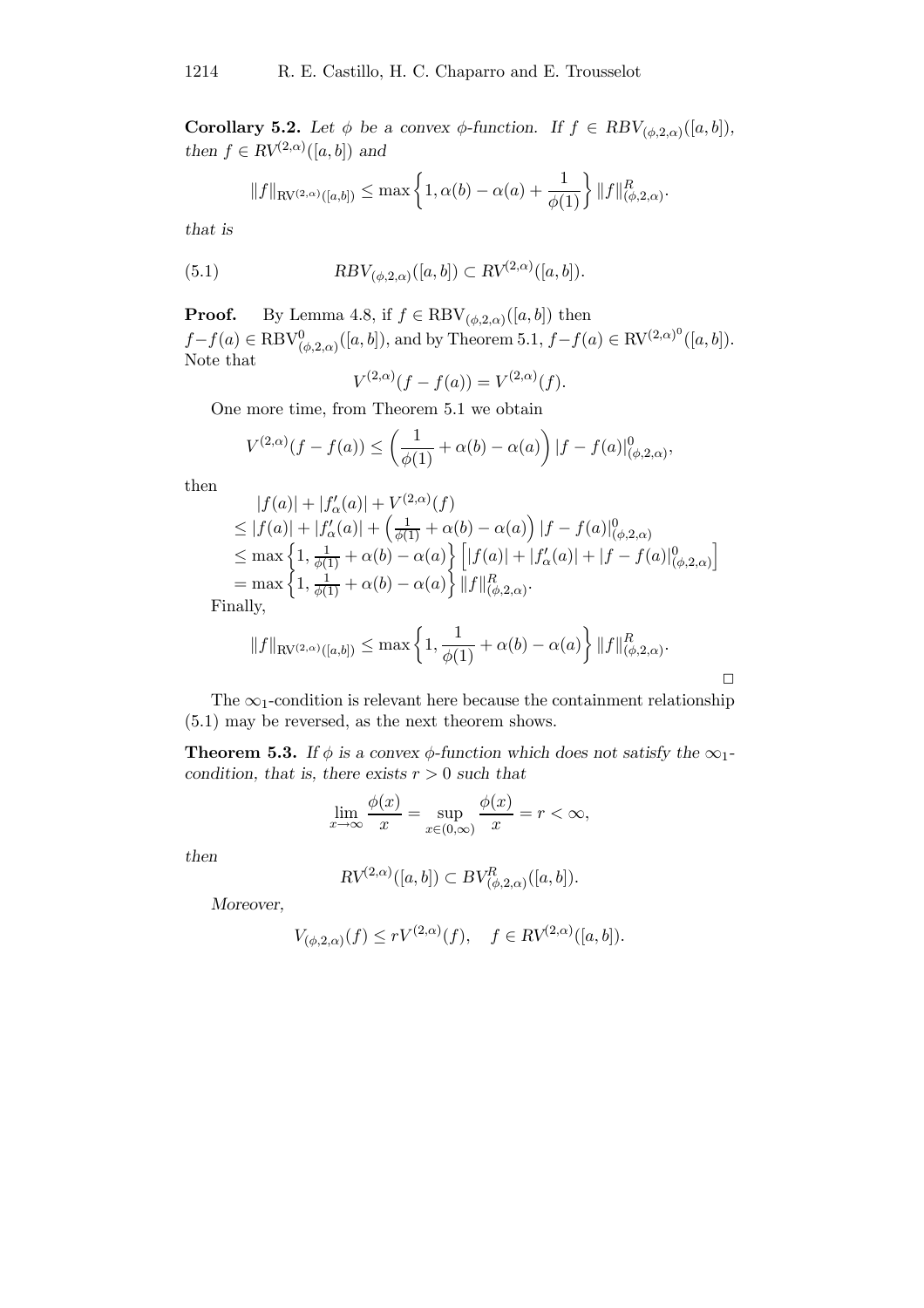**Proof.** Let  $f \in \text{RV}^{(2,\alpha)}([a,b])$  and

 $\Pi: a = x_{1,1} < x_{1,2} \leq x_{1,3} < x_{1,4} = x_{2,1} < x_{2,2} \leq x_{2,3} < x_{2,4} = x_{3,1} < x_{3,2}$  $\cdots < x_{n-1,4} = x_{n,1} < x_{n,2} \le x_{n,3} < x_{n,4} = b.$ 

a partition of [a, b]. Since  $\phi$  satisfies the ( $\infty$ <sub>1</sub>)-condition, we obtain

$$
\frac{\phi\left(\frac{|f_{\alpha}[x_{j,4},x_{j,3}]-f_{\alpha}[x_{j,2},x_{j,1}]|}{|\alpha(x_{j,4})-\alpha(x_{j,1})|}\right)}{\frac{|f_{\alpha}[x_{j,4},x_{j,3}]-f_{\alpha}[x_{j,2},x_{j,1}]|}{|\alpha(x_{j,4})-\alpha(x_{j,1})|}} \leq r, \quad j=1,\ldots,n.
$$
\nHence\n
$$
\frac{\phi\left(\frac{|f_{\alpha}[x_{j,4},x_{j,3}]-f_{\alpha}[x_{j,2},x_{j,1}]|}{|\alpha(x_{j,4})-\alpha(x_{j,1})|}\right)|\alpha(x_{j,4})-\alpha(x_{j,1})|}{|\alpha(x_{j,4},x_{j,3}]-f_{\alpha}[x_{j,2},x_{j,1}]|}, \quad j=1,\ldots,n.
$$

From this last inequality we deduce the following

$$
\sigma_{(\phi,2,\alpha)}^R(f,\Pi) \le r \sum_{j=1}^n \left| \frac{f(x_{j,4}) - f(x_{j,3})}{\alpha(x_{j,4}) - \alpha(x_{j,3})} - \frac{f(x_{j,2}) - f(x_{j,1})}{\alpha(x_{j,2}) - \alpha(x_{j,1})} \right|
$$

and thus

$$
\sigma^R_{(\phi,2,\alpha)}(f,\Pi)\leq r V^{(2,\alpha)}(f),
$$

for all partition  $\Pi$  of [a, b]. Therefore,

$$
V^R_{(\phi,2,\alpha)}(f) \le rV^{(2,\alpha)}(f),
$$

which means that  $f \in BV_{(\phi,2,\alpha)}^R([a,b])$ .  $\Box$ 

Actually, for a function which does not satisfy the  $\infty_1$ -condition, we can combine Theorem 5.3 and Theorem 3.3 and conclude that, in this case, the  $(2, \alpha)$ -variation is equivalent to the  $(\phi, 2, \alpha)$ -variation, as shown in the corollary below.

Corollary 5.4. Let  $\phi$  be a convex  $\phi$ -function which does not satisfy the  $\infty$ 1-condition. Then

$$
RV^{(2,\alpha)}([a,b]) = V^{R}_{(\phi,2,\alpha)}([a,b]),
$$

and

$$
\frac{1}{r}V_{(\phi,2,\alpha)}^R(f)\leq V^{(2,\alpha)}(f)\leq \alpha(b)-\alpha(a)+\frac{1}{\phi(1)}V_{(\phi,2,\alpha)}^R(f).
$$

The following are the embedding results for functions which satisfy the  $\infty$ <sub>1</sub>-condition. Compare with Equation (42) in [\[3\].](#page-18-0)

Corollary 5.5. If  $\phi$  is a convex  $\phi$ -function such that satisfies the  $\infty_1$ condition, then we have the following embedding results

$$
RBV_{(\phi,2,\alpha)}([a,b]) \subset RV^{(2,\alpha)}([a,b]) \quad \subset \quad \alpha-\text{Lip}([a,b]) \subset RV_{(\phi,\alpha)} \subset \cdots
$$

$$
\subset \quad \alpha-\text{AC}([a,b]) \subset BV([a,b]) \subset B([a,b]).
$$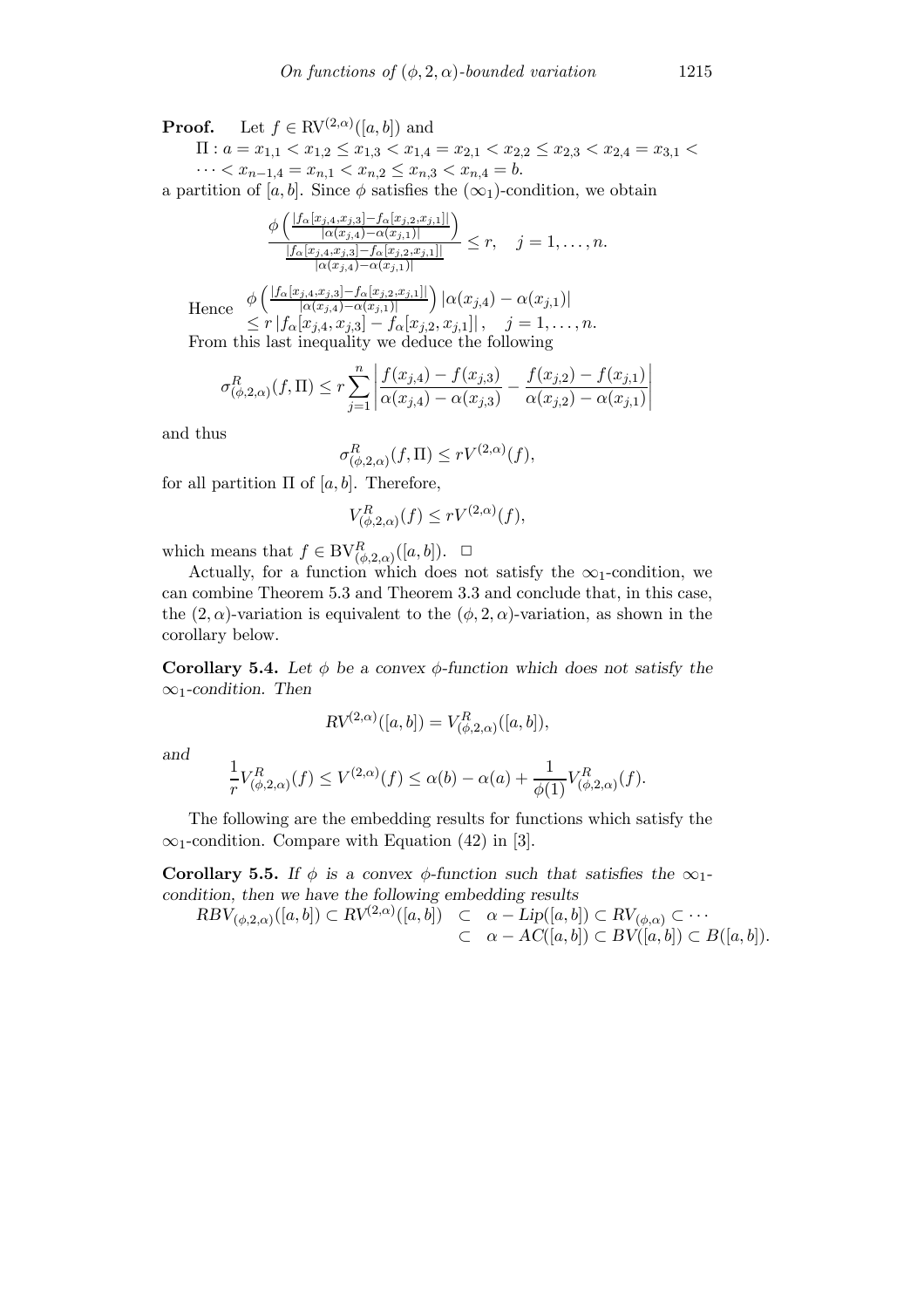# 6. RBV $(\phi, 2, \alpha)$  $([a, b])$  as a Banach space

First of all, consider the case of the  $(\phi, 2, \alpha)$ -bounded variation functions which vanish at a.

**Theorem 6.1.** If  $\phi$  is a convex  $\phi$ -function which satisfies the  $\infty_1$ -condition, then

$$
\left(\mathbf{R},RBV^0_{(\phi,2,\alpha)}([a,b]),+,|\cdot|_{(\phi,2,\alpha)}^R\right)
$$

is a complete space.

**Proof.** Let  $\{f_n\}_{n\in\mathbb{N}}$  be a Cauchy sequence in  $\text{RBV}^0_{(\phi,2,\alpha)}([a,b])$ . Given  $\varepsilon > 0$ , there exists  $N_{\varepsilon} \in N$  such that  $q, r > N_{\varepsilon}$  implies that  $|f_q - f_r|_{(\phi, 2, \alpha)}^R$ . From this last inequality, we deduce

$$
\begin{cases} |(f_q)'_{\alpha}(a) - (f_r)'_{\alpha}(a)| < \varepsilon \\ |f_q - f_r|_{(\phi,2,\alpha)}^0 < \varepsilon. \end{cases}
$$

By Corollary 5.5 we obtain

$$
RV_{(\phi,2,\alpha)}^0([a,b]) \subset B^0([a,b]).
$$

 $(B^0([a, b])$  is the Banach space of all bounded functions on [a, b] vanishing at a). Thus, there exists  $k > 0$  such that

$$
||f_q - f_r||_{\infty} \le k |f_q - f_r|_{(\phi, 2, \alpha)}^R < k\varepsilon,
$$

which implies that  $\{f_k\}_{k\in\mathbb{N}}$  is a Cauchy sequence in  $(B^0([a, b]), \|\cdot\|_{\infty})$  and therefore converges uniformly to a function  $f \in B^0([a, b])$ . We can define  $f : [a, b] \to \mathbf{R}$  by  $x \mapsto f(x) = \lim_{k \to \infty} f_k(x)$ . We have to prove that f satisfies the following conditions:

- 1.  $f \in \text{RV}_{(\phi,2,\alpha)}^0([a,b]).$
- 2.  $\{f_k\}_{k\in\mathbb{N}}$  converges in the norm  $|\cdot|_{(\phi,2,\alpha)}^R$ .

Since  $|f_q - f_r|_{(\phi,2,\alpha)}^0 < \varepsilon$ , from Lemma 4.3 (II) we deduce that

$$
V_{(\phi,2,\alpha)}^R\left(\frac{f_q - f_r}{\varepsilon}\right) \le 1.
$$

Let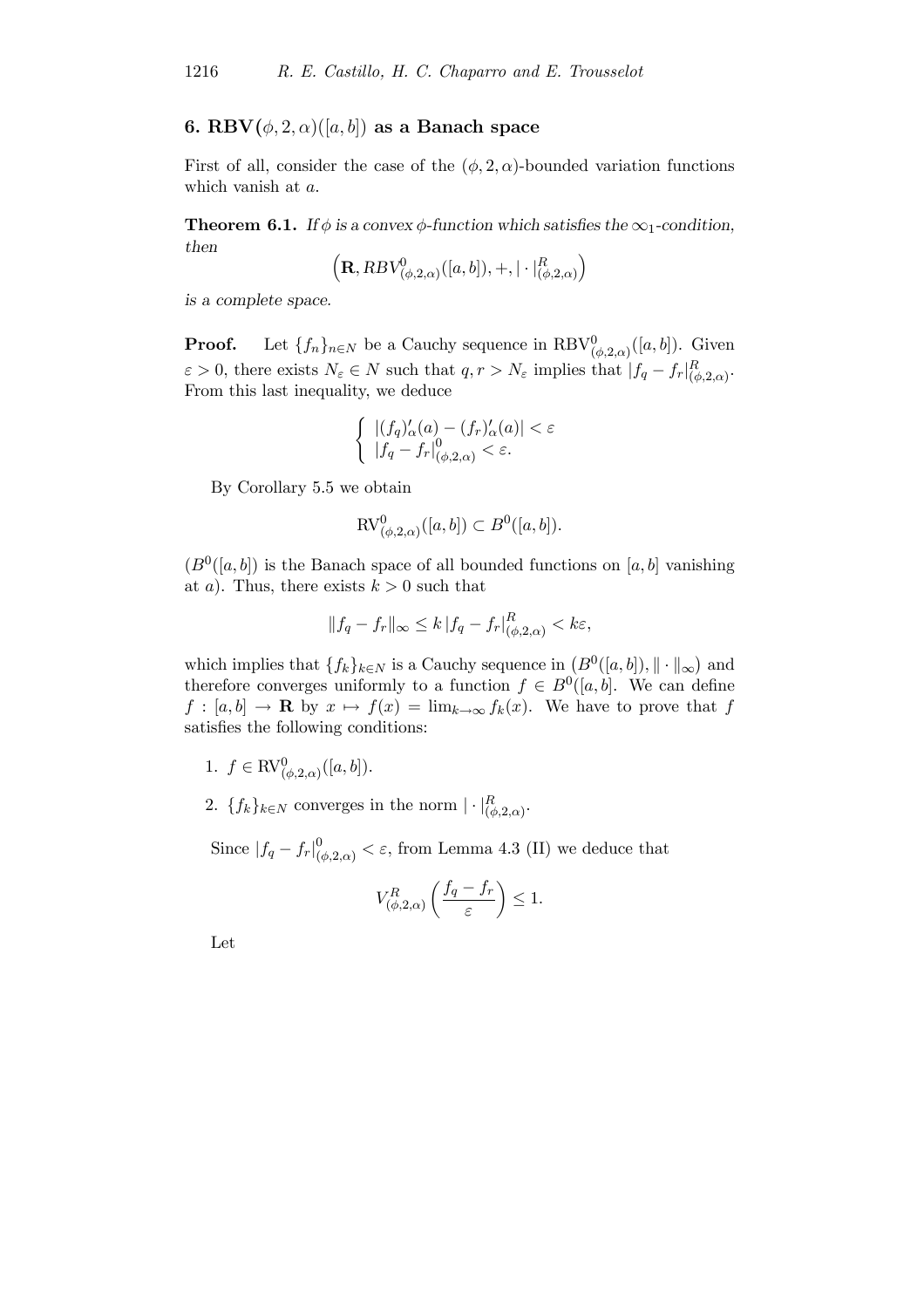$\Pi: a = x_{1,1} < x_{1,2} \leq x_{1,3} < x_{1,4} = x_{2,1} < x_{2,2} \leq x_{2,3} < x_{2,4} = x_{3,1} < x_{3,2}$  $\cdots < x_{n-1,4} = x_{n,1} < x_{n,2} \le x_{n,3} < x_{n,4} = b.$ 

be a partition of  $[a, b]$ . Then

$$
\sigma_{(\phi,2,\alpha)}^R \left( \frac{f_q - f}{\varepsilon}, \Pi \right) = \sigma_{(\phi,2,\alpha)}^R \left( \frac{f_q - \lim_{r \to \infty} f_r}{\varepsilon}, \Pi \right)
$$
  
= 
$$
\lim_{r \to \infty} \sigma_{(\phi,2,\alpha)}^R \left( \frac{f_q - f_r}{\varepsilon}, \Pi \right)
$$

Given that  $\phi$  is a continuous function and we are considering finite sums, then we have

.

$$
\sigma_{(\phi,2,\alpha)}^R\left(\frac{f_q - f}{\varepsilon},\Pi\right) \le \lim_{r \to \infty} V_{(\phi,2,\alpha)}^R\left(\frac{f_q - f_r}{\varepsilon}\right) \le 1.
$$

This holds for all partition  $\Pi$  of [a, b]. Hence

$$
V_{(\phi,2,\alpha)}^R\left(\frac{f_q-f}{\varepsilon}\right) \le 1, \quad \text{if } q > N_{\varepsilon}.
$$

And so

$$
f_q - f \in \text{RBV}_{(\phi,2,\alpha)}^0([a,b]).
$$

Given the RBV<sub> $(\phi, 2, \alpha)$ </sub> $([a, b])$  is a linear space and  $f_q \in \text{RBV}^0_{(\phi, 2, \alpha)}([a, b])$ , it is concluded that  $f \in RBV^0_{(\phi,2,\alpha)}([a,b])$ . This proves i).

This fact guarantees the existence of  $f'_{\alpha}(a) (= f'_{\alpha+}(a)).$ 

Now, le us see that the sequence  $\{f_n\}_{n\in\mathbb{N}}$  converges to f in the norm  $|\cdot|_{(\phi,2,\alpha)}^R$ . In order to do that we use the following result:

$$
V_{(\phi,2,\alpha)}^R\left(\frac{f_q-f}{\varepsilon}\right) \le 1, \quad \text{if } q > N_{\varepsilon}.
$$

By Lemma 4.3 (II) we have

$$
|f_q - f|_{(\phi,2,\alpha)}^0 < \varepsilon, \quad \text{if } q > N_{\varepsilon}.
$$

Moreover

$$
|(f_q)'_{\alpha}(a) - (f_r)'_{\alpha}(a)| < \varepsilon, \quad \text{if } q, r > N_{\varepsilon}.
$$

Then

$$
\left| (f_q)'_{\alpha}(a) - \lim_{h \to 0} \frac{f_r(a+h) - f_r(a)}{\alpha(a+h) - \alpha(a)} \right| < \varepsilon, \quad \text{if } q, r > N_{\varepsilon}.
$$

And so

$$
\lim_{r \to \infty} \left| (f_q)'_{\alpha}(a) - \lim_{h \to 0} \frac{f_r(a+h) - f_r(a)}{\alpha(a+h) - \alpha(a)} \right| < \varepsilon, \quad \text{if } q, r > N_{\varepsilon}.
$$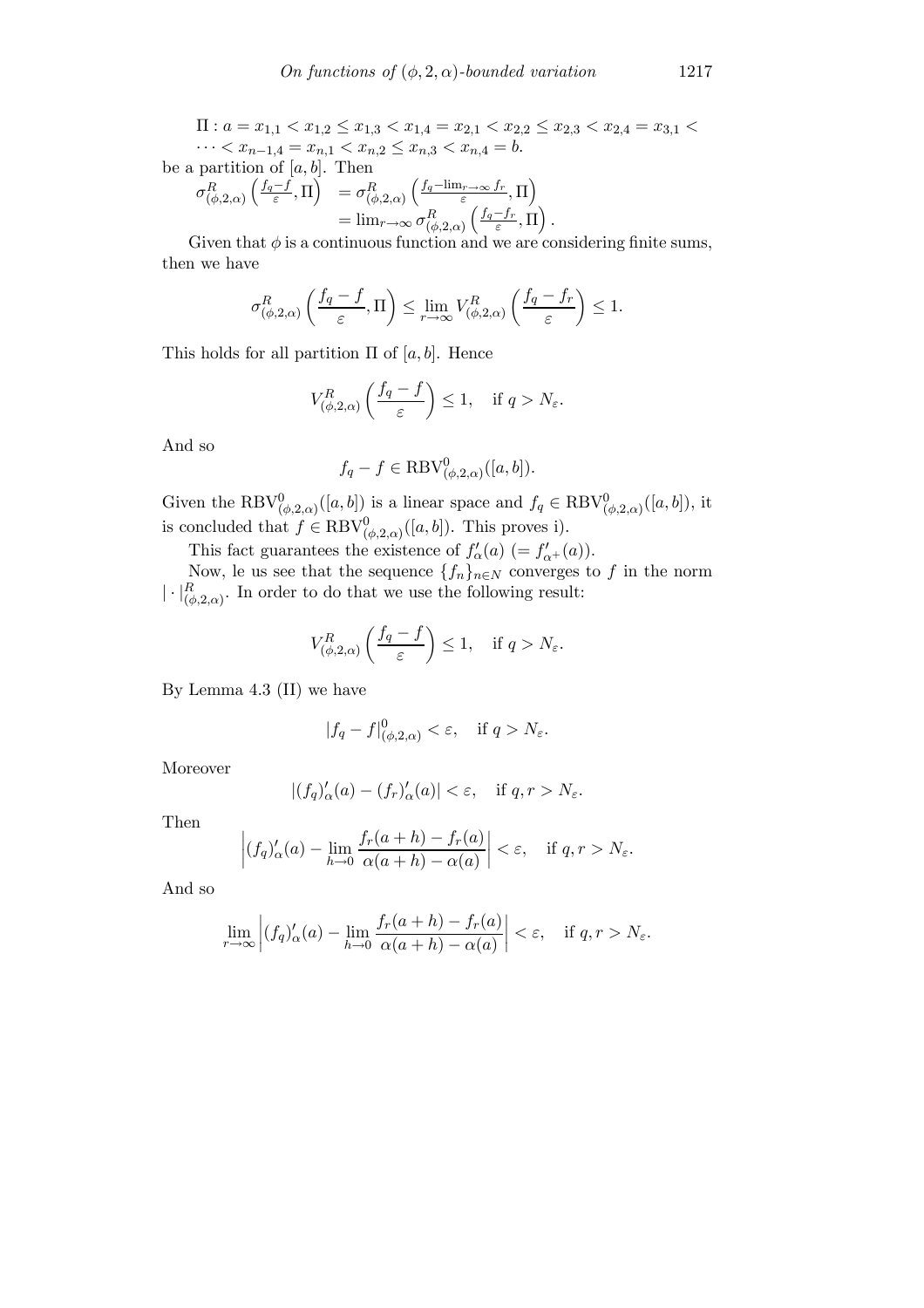Since the convergence of  ${f_k}_{k \in N}$  is uniform, we obtain

$$
\left| (f_q)'_{\alpha}(a) - \lim_{h \to 0} \frac{f_r(a+h) - f_r(a)}{\alpha(a+h) - \alpha(a)} \right| < \varepsilon, \quad \text{if } q > N_{\varepsilon}.
$$

This is

$$
\left| (f_q)'_{\alpha}(a) - f'_{\alpha}(a) \right| < \varepsilon, \quad \text{if } q > N_{\varepsilon}.
$$

Finally, for  $q > N_{\varepsilon}$  we have the following

$$
|f_q - f|_{(\phi,2,\alpha)}^R = |(f_q)'_{\alpha}(a) - f'_{\alpha}(a)| + |f_q - f|^0 < 2\varepsilon.
$$

Which tells us that the sequence  $\{f_k\}_{k\in\mathbb{N}}$  converges to  $f\in \text{RBV}_{(\phi,2,\alpha)}^0([a,b])$ in the norm  $|\cdot|_{(\phi,2,\alpha)}^R$ .  $\square$ 

Now, by using the previous result, we can prove the completeness of the space RBV<sub>( $\phi$ ,2, $\alpha$ )</sub>([ $a$ , $b$ ]).

**Theorem 6.2.** If  $\phi$  is a convex  $\phi$ -function which satisfies the  $\infty_1$ -condition, then

$$
\Big(\mathbf{R},RBV_{(\phi,2,\alpha)}([a,b]),+,\|\cdot\|_{(\phi,2,\alpha)}^R\Big)
$$

is a complete space.

**Proof.** Let  $\{f_n\}_{n\in\mathbb{N}}$  be a Cauchy sequence in RBV<sub>( $\phi$ ,2, $\alpha$ )([a, b]). Given</sub>  $\varepsilon > 0$  there exists  $N_{\varepsilon} \in N$  such that

$$
||f_p - f_q||_{(\phi,2,\alpha)}^R < \varepsilon, \quad \text{if } p, q > N_\varepsilon.
$$

Which means that

$$
|(f_p - f_q)(a)| + |(f_p - f_q) - (f_p - f_q)(a)|_{(\phi, 2, \alpha)}^R < \varepsilon.
$$

Let  $g_n = f_n - f$ ,  $n \in N$ , then by Lemma 4.8 we have  $g_n \in \text{RBV}_{(\phi,2,\alpha)}^0([a,b])$ . Hence

$$
|g_p - g_q|_{(\phi, 2, \alpha)}^R < \varepsilon
$$

which implies that  ${g_n}_{n\in\mathbb{N}}$  is a Cauchy sequence in

 $\left( \mathbf{R}, \text{RBV}_{(\phi,2,\alpha)}^{0}([a,b]), +, \|\cdot\|_{(\phi,2,\alpha)}^{R} \right)$ ) which is a complete space. Therefore  $\{g_n\}_{n\in\mathbb{N}}$  converges in the norm  $\lvert \cdot \rvert_{(\phi,2,\alpha)}^R$  to a function  $g \in \text{RBV}_{(\phi,2,\alpha)}^0([a,b])$ .

Since  $|(f_p - f_q)(a)| < \varepsilon$  for  $p, q > N_{\varepsilon}$  we have that the sequence  ${f_n(a)}_{n\in\mathbb{N}}$  is a Cauchy sequence in **R** and so it converges to  $f_0 \in \mathbf{R}$ .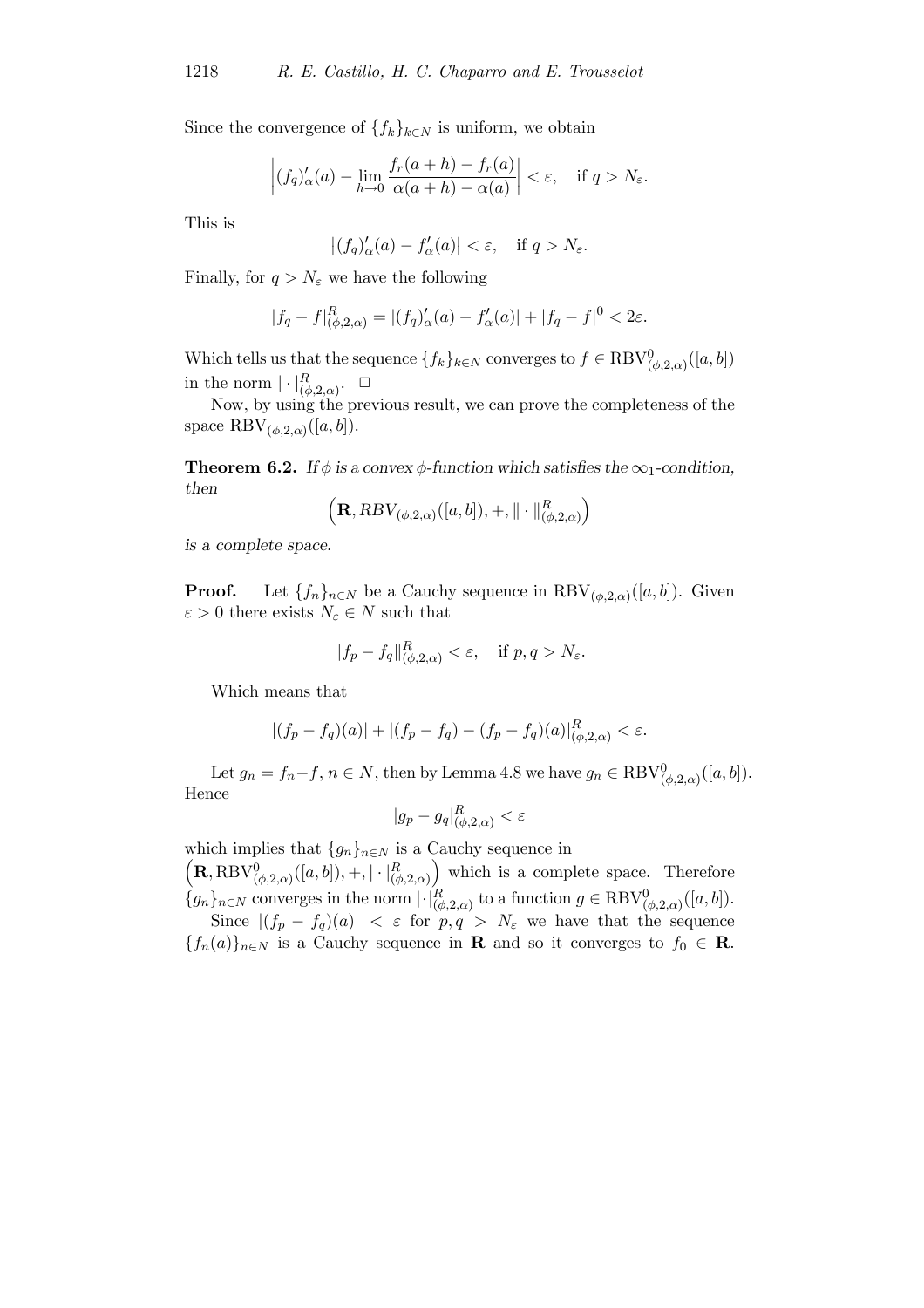<span id="page-18-0"></span>Let  $f = g + f_0$ . Then  $f \in \text{RBV}_{(\phi,2,\alpha)}([a,b])$ , since g and  $f_0$  have  $(\phi,2,\alpha)$ bounded variation in the sense of Riesz and

$$
f(a) = (g + f_0)(a) = g(a) + f_0 = f_0
$$

thus  $q = f - f(a)$ . Moreover,  $||f_n - f||^R_{(\phi,2,\alpha)} = |(f_n - f)(a)| + |(f_n - f) - (f_n - f)(a)|^R_{(\phi,2,\alpha)}$  $= |f_n(a) - f(a)| + |g_n - g|_{(\phi, 2, \alpha)}^R.$ Now, since  $f_n(a) \longrightarrow_{n \to \infty} f_0$  and  $g_n \longrightarrow_{n \to \infty} g$  in the norm  $|\cdot|_{(\phi,2,\alpha)}^R$ , we have  $f_n \underset{n \to \infty}{\longrightarrow} f \in \text{RBV}_{(\phi,2,\alpha)}([a,b])$ 

in the norm  $\|\cdot\|_{(\phi,2,\alpha)}^R$ .  $\Box$ 

# Conclusion.

1.  $\left( {\bf R}, {\rm RBV}_{(\phi,2,\alpha)}^{0}([a,b]), +, | \cdot |_{(\phi,2,\alpha)}^{R} \right)$ ) is a Banach space. 2.  $\left( \mathbf{R}, \text{RBV}_{(\phi,2,\alpha)}([a, b]), +, \|\cdot\|_{(\phi,2,\alpha)}^R \right)$ ) is a Banach space.

#### Acknowledgments.

H. C. Chaparro was supported by Research Office- UMNG through the project INV-CIAS-3151.

# References

- [1] J. Appell, J. Banas, and N. J. Merentes Díaz, *Bounded variation and around*. Berlin: De Gruyter, 2014, doi: [10.1515/9783110265118](https://doi.org/10.1515/9783110265118)
- [2] R. E. Castillo, H. Rafeiro, and E. Trousselot, "A generalization for the Riesz p-variation", *Revista colombiana de matemáticas*, vol. 48, no. 2, pp. 165–190, 2015, doi: [10.15446/recolma.v48n2.54123](https://doi.org/10.15446/recolma.v48n2.54123)
- [3] R. E. Castillo, H. Rafeiro, and E. Trousselot, "Space of functions with some generalization of bounded variation in the sense of de La Vallée Poussin", *Journal of function spaces*, vol. 2015, pp. Art ID. 605380, 2015, doi: [10.1155/2015/605380](https://doi.org/10.1155/2015/605380)